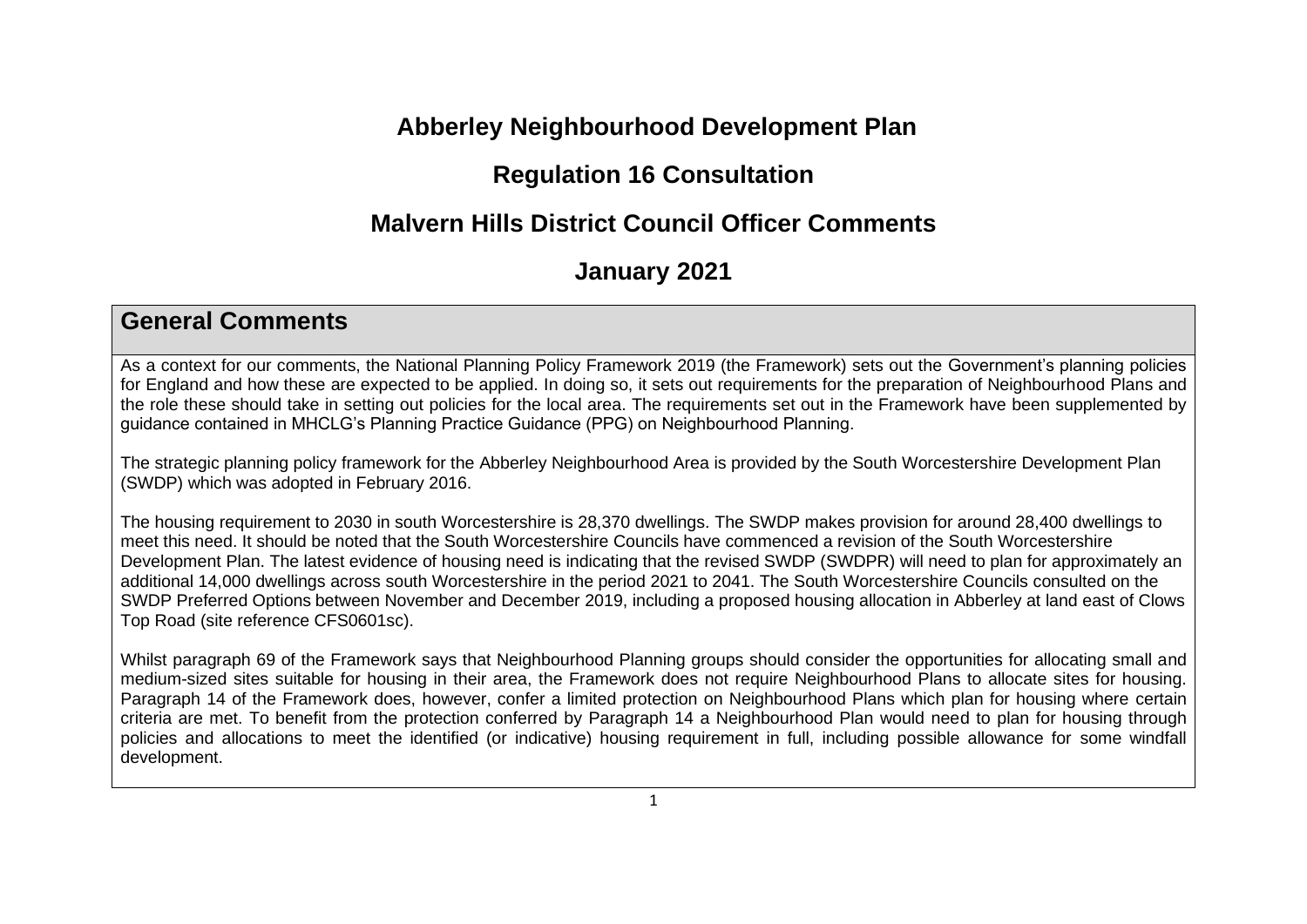Following a request by Abberley Parish Council, the South Worcestershire Councils provided indicative housing requirement figures for the Abberley neighbourhood area in July 2019. The indicative housing requirement for the Neighbourhood Area for the period 2021 to 2030 was 1 dwelling (over-and-above existing allocations in the adopted SWDP). The indicative housing requirement for the Neighbourhood Area in the period 2031 to 2041 was a further 14 dwellings. It was highlighted that the housing requirement figures were "indicative", should be considered as minimum requirements and may be subject to change, particularly as they were based on the current SWDP rather than the SWDPR.

As a general comment, District Council officers would like to commend Abberley Parish Council and their planning consultant for preparing a Neighbourhood Plan which we consider to be well presented, clear, concise and logical.

## **Cover and Neighbourhood Area Map**

It is noted that the Neighbourhood Plan covers the period 2020 – 2030. If a Neighbourhood Plan referendum is held in 2021 then the Neighbourhood Plan will cover a 9 year period.

### **1. Setting The Scene**

| 2. Abberley Neighbourhood Area                   |  |
|--------------------------------------------------|--|
|                                                  |  |
| 3. Vision and Objectives                         |  |
|                                                  |  |
| Abberley Neighbourhood Development Plan Policies |  |
| 4. Sustainable Development                       |  |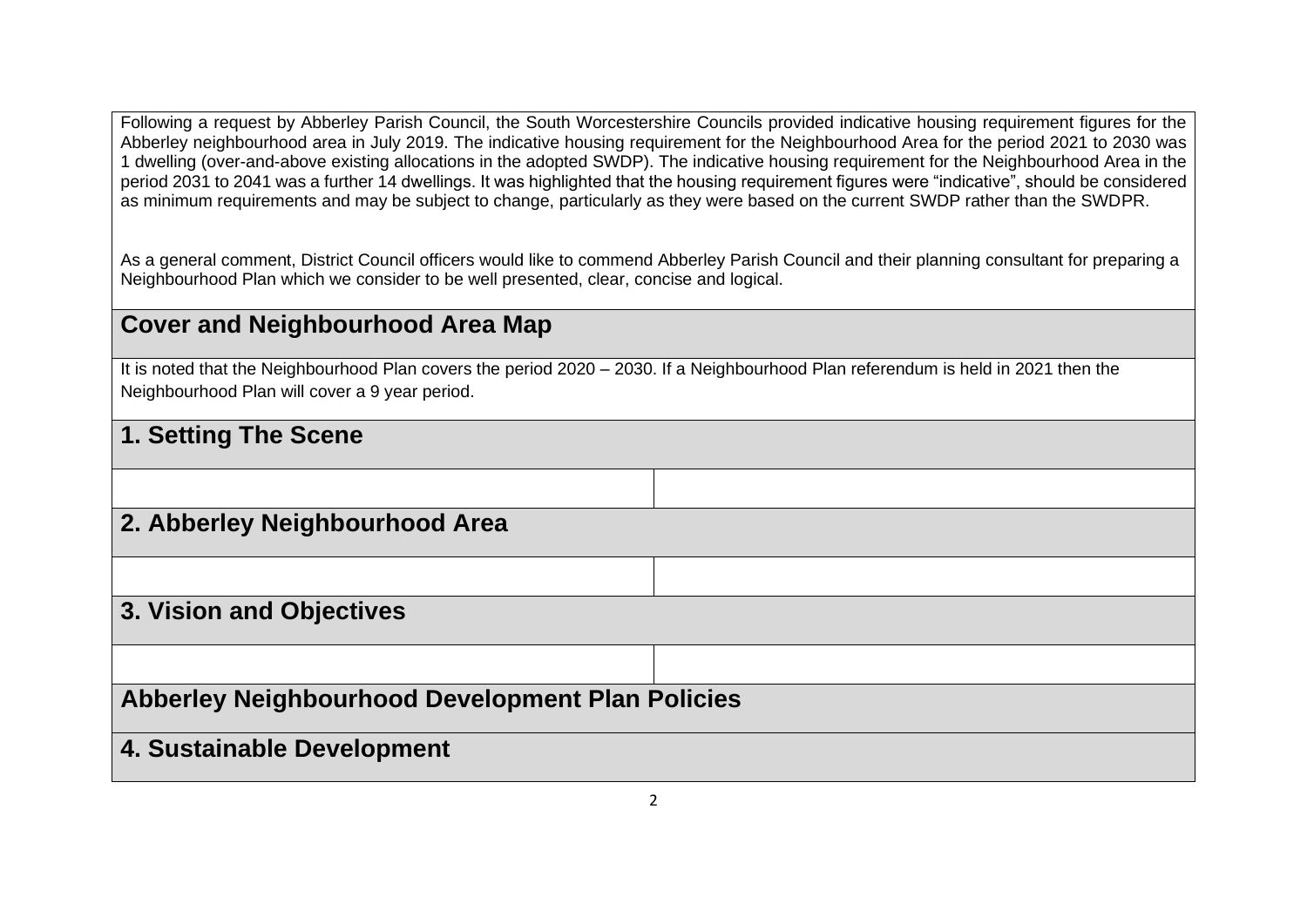| <b>Policy ABY1: Sustainable development</b>                                                                                                                                                                                                                                                                                                                                                                                                                                                                                                                                                                                             | <b>Policy ABY1: Sustainable development</b>                                                                                                                                                                                                                                                                                                                                                                                                                                                                                                                                                                                                                                                                                                                                |
|-----------------------------------------------------------------------------------------------------------------------------------------------------------------------------------------------------------------------------------------------------------------------------------------------------------------------------------------------------------------------------------------------------------------------------------------------------------------------------------------------------------------------------------------------------------------------------------------------------------------------------------------|----------------------------------------------------------------------------------------------------------------------------------------------------------------------------------------------------------------------------------------------------------------------------------------------------------------------------------------------------------------------------------------------------------------------------------------------------------------------------------------------------------------------------------------------------------------------------------------------------------------------------------------------------------------------------------------------------------------------------------------------------------------------------|
| Development proposals which contribute to the sustainable<br>development of the Abberley Neighbourhood Area will be<br>supported. In making this assessment of sustainability, the<br>following considerations will be sought and balanced, as relevant<br>to the proposal:                                                                                                                                                                                                                                                                                                                                                             | Policy ABY1 supports development proposals which contribute to<br>sustainable development.<br>In making an assessment of sustainability, the following 4 objectives<br>will be sought and balanced:                                                                                                                                                                                                                                                                                                                                                                                                                                                                                                                                                                        |
| 1. retaining and enhancing social and community<br>infrastructure and promoting and enabling new<br>provision, to meet a range of needs and support quality<br>of life;<br>ensuring that new housing addresses community<br>2.<br>needs;<br>conserving and enhancing the distinctive natural and<br>3.<br>historic environment of the Neighbourhood Area, with<br>development avoiding undue loss of amenity or impacts<br>on landscape character and biodiversity;<br>supporting existing, new and diversified employment<br>4.<br>opportunities which are compatible and in scale with the<br>rural nature of the Neighbourhood Area. | 1. Retention and enhancement of social and community<br>infrastructure and promotion and enable new provision, to<br>meet a range of needs and support quality of life;<br>New housing to address community needs;<br>3. Conservation and enhancement of the distinctive natural and<br>historic environment of the Neighbourhood Area, with<br>development avoiding undue loss of amenity or impacts on<br>landscape character and biodiversity;<br>4. Existing, new and diversified employment opportunities<br>supported which are compatible and in scale with the rural<br>nature of the Neighbourhood Area.<br>Policy ABY1 is an overarching policy. It is considered that Policy<br>ABY1 has regard to the Framework and is in general conformity with<br>the SWDP. |
| <b>5. Social And Community</b>                                                                                                                                                                                                                                                                                                                                                                                                                                                                                                                                                                                                          |                                                                                                                                                                                                                                                                                                                                                                                                                                                                                                                                                                                                                                                                                                                                                                            |
| Policy ABY2: Type of new housing                                                                                                                                                                                                                                                                                                                                                                                                                                                                                                                                                                                                        | Policy ABY2: Type of new housing                                                                                                                                                                                                                                                                                                                                                                                                                                                                                                                                                                                                                                                                                                                                           |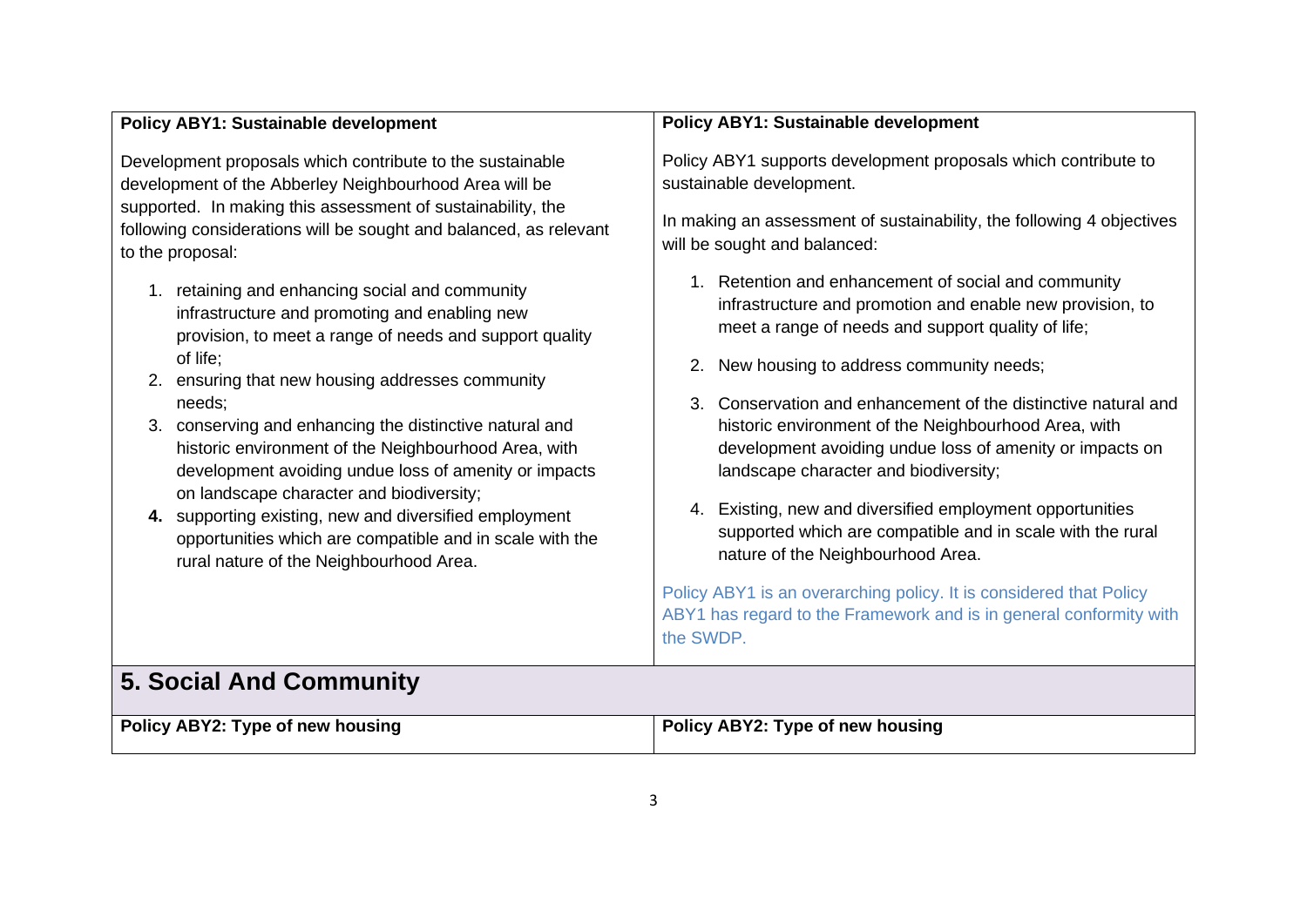| To be supported, all new housing development proposals of five or<br>more units must demonstrate, subject to viability considerations, that<br>they provide a range of types, size and tenure of dwellings to meet<br>local housing need. There is a particular need in the Neighbourhood<br>Area for:<br>Smaller family housing of 3 bedrooms or less<br>$\bullet$<br>Housing designed to meet the needs of older people including | Policy ABY2 supports development proposals which provide a mix of<br>housing types, sizes and tenures to meet local needs.<br>Based on a 2019 local Housing Needs Assessment, Policy ABY2<br>indicates a particular need in the Neighbourhood Area for smaller<br>family housing of 3 bedrooms or less and housing designed to meet<br>the needs of older people including bungalows.<br>Applicants should demonstrate how their proposal takes account of |
|-------------------------------------------------------------------------------------------------------------------------------------------------------------------------------------------------------------------------------------------------------------------------------------------------------------------------------------------------------------------------------------------------------------------------------------|------------------------------------------------------------------------------------------------------------------------------------------------------------------------------------------------------------------------------------------------------------------------------------------------------------------------------------------------------------------------------------------------------------------------------------------------------------|
| bungalows.                                                                                                                                                                                                                                                                                                                                                                                                                          | the most up-to-date local Housing Needs Assessment.                                                                                                                                                                                                                                                                                                                                                                                                        |
| Applicants should take account of the requirements of the most up to-<br>date local Housing Needs Assessment.                                                                                                                                                                                                                                                                                                                       | Policy ABY2 seeks to have regard to paragraph 61 of the<br>Framework.                                                                                                                                                                                                                                                                                                                                                                                      |
|                                                                                                                                                                                                                                                                                                                                                                                                                                     | Policy ABY2 is considered to be in general conformity with SWDP 14<br>(Market Housing Mix), encouraging residential development<br>proposals of five or more units to include a mix of types and sizes of<br>market housing.                                                                                                                                                                                                                               |
|                                                                                                                                                                                                                                                                                                                                                                                                                                     | Policy ABY2 recognises that the mix of housing outlined in Policy<br>ABY2 may change over time, thus applicants are to take account of<br>the most up-to-date local housing needs assessment.                                                                                                                                                                                                                                                              |
|                                                                                                                                                                                                                                                                                                                                                                                                                                     | It is considered that Policy ABY2 is based on proportionate evidence<br>- the AECOM local Housing Needs Assessment (2019).                                                                                                                                                                                                                                                                                                                                 |
|                                                                                                                                                                                                                                                                                                                                                                                                                                     | It is considered that Policy ABY2 provides flexibility to take account<br>of viability considerations but also provides a strong steer for<br>decision makers when determining planning applications.                                                                                                                                                                                                                                                      |
| Policy ABY3: Criteria for development of Land at The Orchard                                                                                                                                                                                                                                                                                                                                                                        | Policy ABY3: Criteria for development of Land at The Orchard                                                                                                                                                                                                                                                                                                                                                                                               |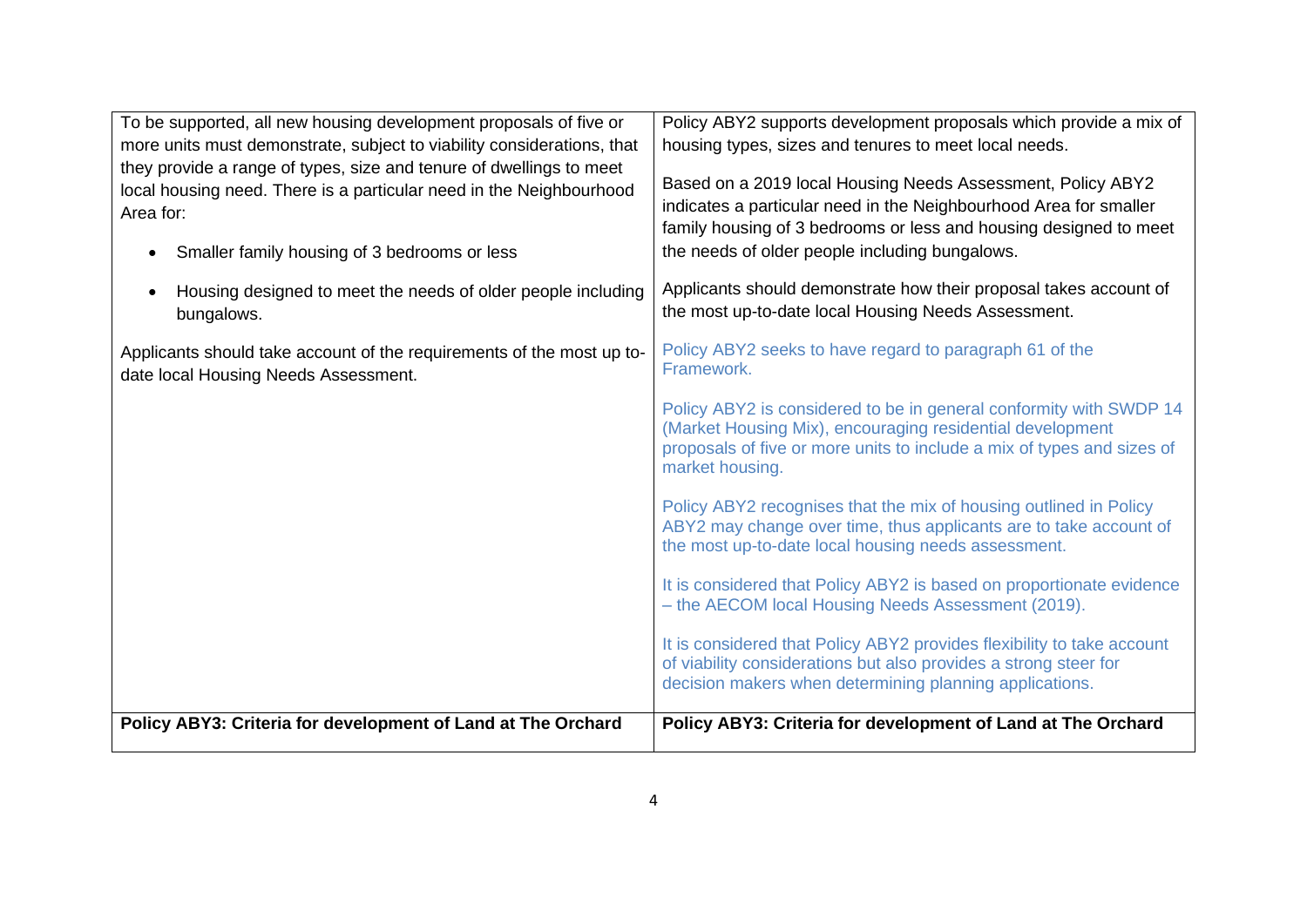| Proposals for the development of land at The Orchard which meet    | Policy ABY3 supports development proposals for land at The            |
|--------------------------------------------------------------------|-----------------------------------------------------------------------|
| the following requirements will be supported:                      | Orchard (allocated in existing SWDP 59/1 for 6 dwellings), subject to |
|                                                                    | the following 8 requirements being met:                               |
| 1. a maximum of six dwellings are provided which accord with       |                                                                       |
| policy ABY2; and                                                   | 1. Maximum 6 dwellings. Type and size of dwellings to accord          |
| 2. 20% of the dwellings are provided as affordable housing         | with policy ABY2; and                                                 |
| available in perpetuity for those in local housing need; and       | 2. 20% of the dwellings to be provided as affordable housing.         |
|                                                                    | Affordable housing to be made available in perpetuity for             |
| 3. the scheme is designed in accord with policy ABY9 and the       | those in local housing need; and                                      |
| principles in the Abberley Design Guide, illustrated in the        |                                                                       |
| concept plan (Plan 2); and                                         | 3. Scheme to be designed in accordance with policy ABY9 and           |
|                                                                    | the principles in the Abberley Design Guide (illustrated in the       |
| 4. the existing dwelling and outbuilding are retained and          | concept plan - Plan 2); and                                           |
| incorporated in the scheme; and                                    |                                                                       |
| 5. vehicular access is taken from Clows Top Road, incorporating    | 4. Existing dwelling and outbuilding to be retained and               |
| traffic calming as required to meet highway requirements and       | incorporated in the scheme; and                                       |
| retaining as much of the existing roadside hedge as is             | 5. Vehicular access to be from Clows Top Road. Traffic calming        |
| consistent with junction design requirements; and                  | to be incorporated. As much of the existing roadside hedge to         |
|                                                                    | be retained as possible; and                                          |
| 6. the new dwellings are positioned with their principal frontages |                                                                       |
| to Clows Top Road or the site access/green space, and are          | New dwellings to be positioned with their frontages to Clows<br>6.    |
| sited and are of a design and height so as to retain existing      | Top Road (or the site access/green space). Siting / design /          |
| views across the site from Clows Top Road and Churchfield          | height of new dwellings to retain existing views across the site      |
| Terrace as far as possible; and                                    | from Clows Top Road and Churchfield Terrace as far as                 |
|                                                                    | possible; and                                                         |
| 7. a sustainable urban drainage strategy is provided to            |                                                                       |
| satisfactorily address surface water and foul drainage. The        | 7. Sustainable urban drainage strategy to be provided to              |
| strategy should avoid discharging surface water to the public      | address surface water and foul drainage; and                          |
| sewerage system where possible; and                                |                                                                       |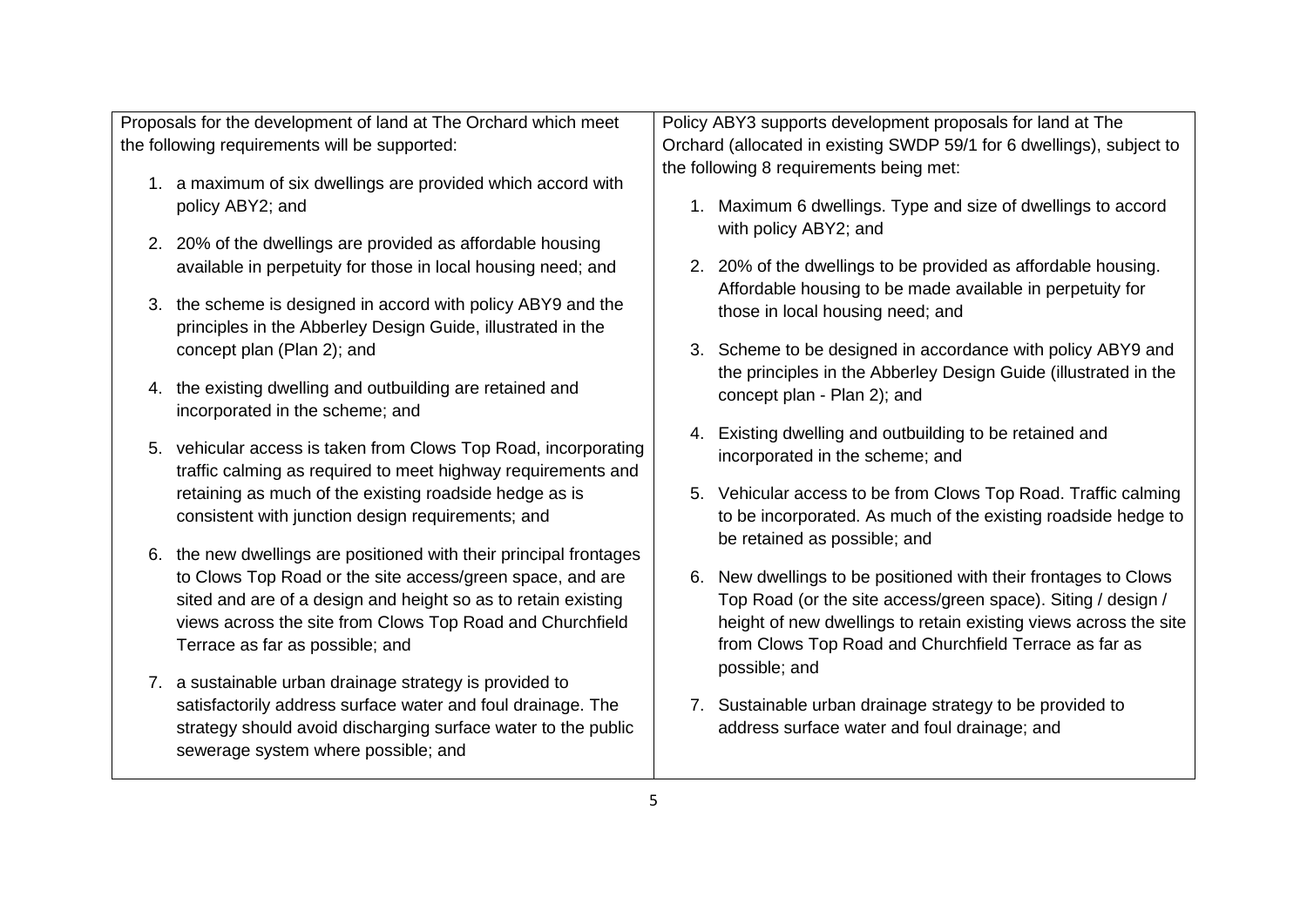| provision is made for green space and outdoor community<br>8.<br>uses in accord with SWDP 39 or its successor, incorporating<br>pedestrian footpaths, pedestrian access between Clows Top<br>Road and The Common to maximise connectivity to village<br>facilities, and native species planting to consolidate the<br>existing orchard trees. | 8. Green space and outdoor community uses to be provided in<br>accordance with SWDP 39 or its successor. Pedestrian<br>footpaths and pedestrian access to be provided between<br>Clows Top Road and The Common to maximise connectivity<br>to village facilities. Native species to be planted to consolidate<br>the existing orchard trees on the site.                                                                                                       |
|-----------------------------------------------------------------------------------------------------------------------------------------------------------------------------------------------------------------------------------------------------------------------------------------------------------------------------------------------|----------------------------------------------------------------------------------------------------------------------------------------------------------------------------------------------------------------------------------------------------------------------------------------------------------------------------------------------------------------------------------------------------------------------------------------------------------------|
|                                                                                                                                                                                                                                                                                                                                               | Whilst Planning Practice Guidance says that neighbourhood plans<br>should not re-allocate sites that are already allocated in strategic<br>plans, paragraph 28 of the Framework says that "non-strategic<br>policies should be used by  communities to set out more detailed<br>policies for specific areas, neighbourhoods or types of development."<br>In light of this, it is considered that Policy ABY3 sets out a more<br>detailed policy for SWDP 59/1. |
|                                                                                                                                                                                                                                                                                                                                               | It is considered that the concept plan for Policy ABY3 (on page 17)<br>helpfully illustrates the desired approach for applicants and decision<br>takers.                                                                                                                                                                                                                                                                                                       |
|                                                                                                                                                                                                                                                                                                                                               | Paragraph 63 of the Framework says that provision of affordable<br>housing should not be sought for residential developments that are<br>not major developments, other than in designated rural areas (where<br>policies may set out a lower threshold of 5 units or fewer). Footnote 8<br>on page 16 helpfully clarifies that Abberley is a designated rural area.                                                                                            |
| <b>Community Facilities</b>                                                                                                                                                                                                                                                                                                                   |                                                                                                                                                                                                                                                                                                                                                                                                                                                                |
| <b>Policy ABY4: Community facilities</b>                                                                                                                                                                                                                                                                                                      | <b>Policy ABY4: Community facilities</b>                                                                                                                                                                                                                                                                                                                                                                                                                       |
| Development proposals that would result in the loss of existing<br>community facilities will only be supported when the criteria in policy                                                                                                                                                                                                    | Policy ABY4 has 3 parts.                                                                                                                                                                                                                                                                                                                                                                                                                                       |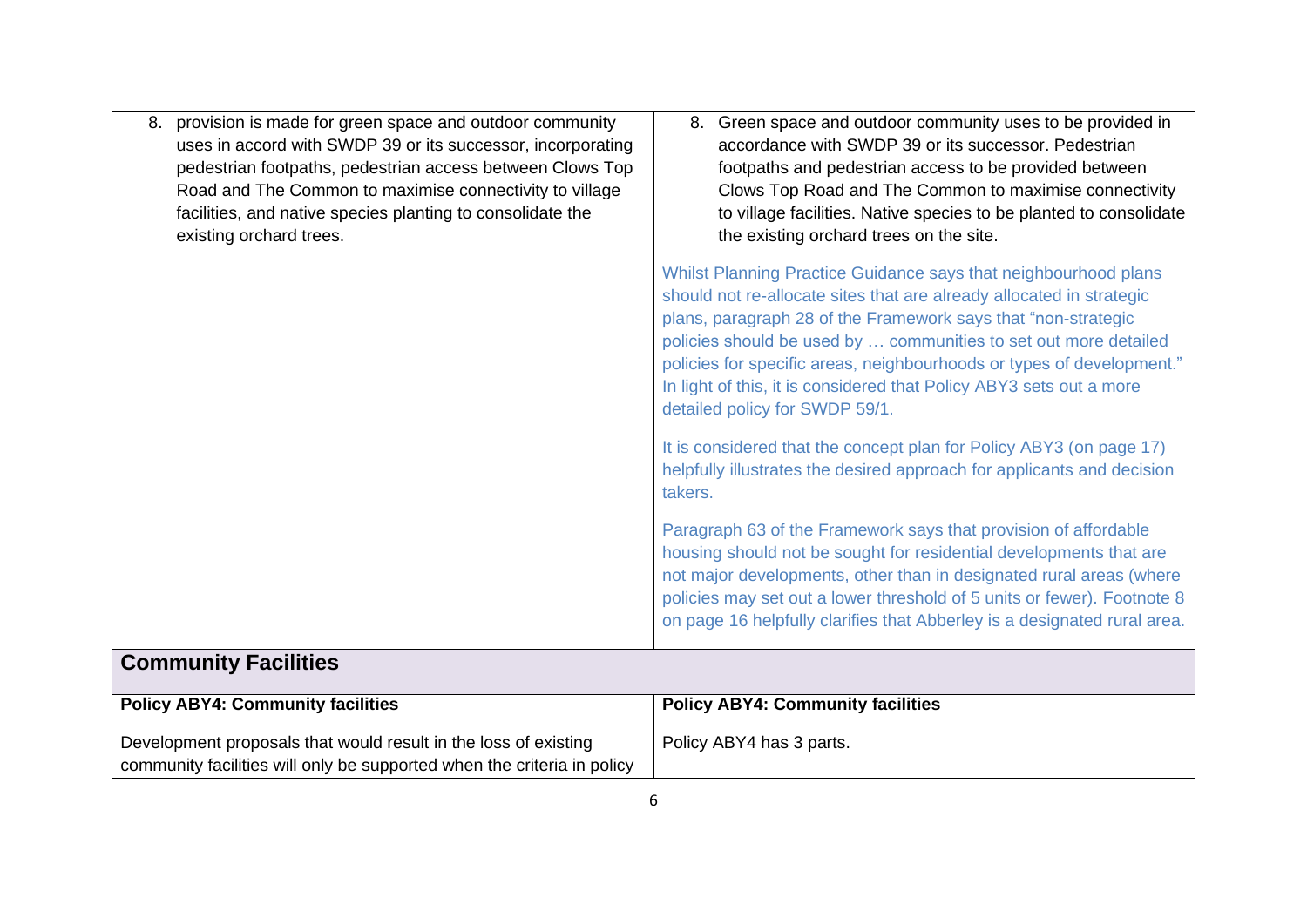| SWDP 37B or its successor can be shown to be met. Proposals in                                                                       | Parts 1 and 2 of Policy ABY4 relate to the following 7 existing                                                                                                                                                 |
|--------------------------------------------------------------------------------------------------------------------------------------|-----------------------------------------------------------------------------------------------------------------------------------------------------------------------------------------------------------------|
| the vicinity of an existing community facility should not have a                                                                     | community facilities:                                                                                                                                                                                           |
| significant adverse effect on its operation, taking account of any<br>mitigation proposed.                                           | 1. Abberley Village Hall                                                                                                                                                                                        |
| The existing community facilities covered by this policy are shown on<br>Plan 3 and are:                                             | 2. Abberley Parochial VC Primary School                                                                                                                                                                         |
|                                                                                                                                      | 3. St. Michael's Church                                                                                                                                                                                         |
| 1. Abberley Village Hall                                                                                                             | 4. St. Mary's Church                                                                                                                                                                                            |
| 2. Abberley Parochial VC Primary School                                                                                              | The Manor Arms<br>5.                                                                                                                                                                                            |
| St. Michael's Church<br>3.                                                                                                           | 6. Abberley Hall School                                                                                                                                                                                         |
| 4. St. Mary's Church                                                                                                                 | 7. The Elms Hotel and Spa.                                                                                                                                                                                      |
| The Manor Arms<br>5.                                                                                                                 | The location of the 7 existing community facilities is helpfully shown                                                                                                                                          |
| <b>Abberley Hall School</b><br>6.                                                                                                    | on Plan 3 on page 19.                                                                                                                                                                                           |
| 7. The Elms Hotel and Spa.                                                                                                           | Part 1 of Policy ABY4 resists development proposals that would<br>result in the loss of existing community facilities (and associated                                                                           |
| The provision of new built community facilities or the enhancement of<br>existing facilities will be required to demonstrate that:   | land) unless the criteria in Policy SWDP 37B (or its successor) can<br>be met.                                                                                                                                  |
| 1. the siting, scale and design respects the character of the<br>surrounding area, including any historic and natural assets;<br>and | Part 2 of Policy ABY4 proposes that development proposals in the<br>vicinity of any of the existing 7 community facilities should not have a<br>significant adverse on the operation of the facility concerned. |
| 2. the local road network can accommodate the additional traffic<br>without compromising highway safety, and;                        | Part 3 of Policy ABY4 supports the enhancement of existing<br>community facilities or the provision of new community facilities,<br>subject to the following 3 criteria being met:                              |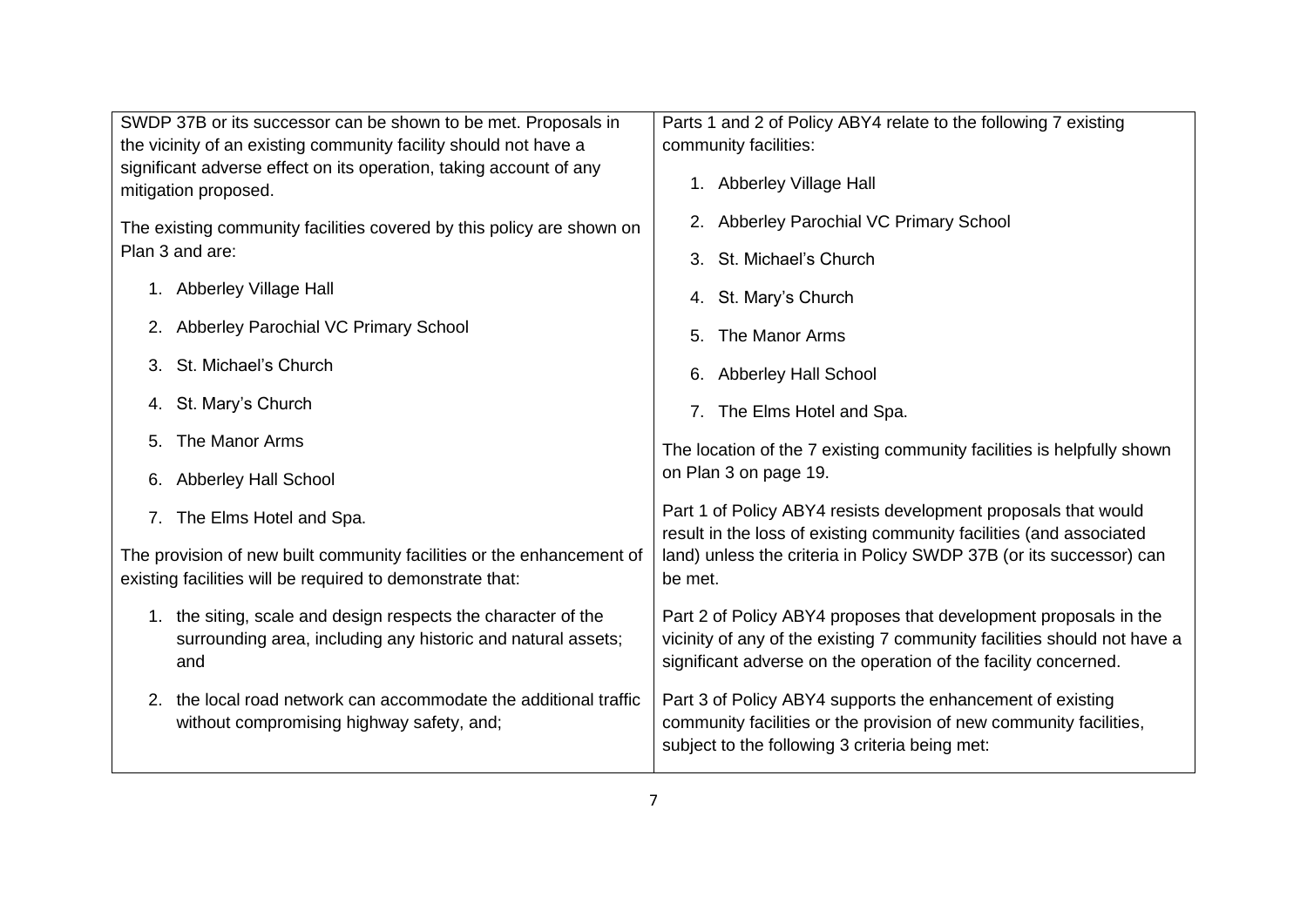| 3. adequate off-road vehicle and cycle parking is provided on<br>the site. | 1. Siting, scale and design respecting the character of the<br>surrounding area (including any historic and natural assets);<br>and<br>2. Local road network being able to safely accommodate the<br>additional traffic, and                                                                                                                                                                                                                                                                                                                                                        |
|----------------------------------------------------------------------------|-------------------------------------------------------------------------------------------------------------------------------------------------------------------------------------------------------------------------------------------------------------------------------------------------------------------------------------------------------------------------------------------------------------------------------------------------------------------------------------------------------------------------------------------------------------------------------------|
|                                                                            | 3. Adequate off-road vehicle / cycle parking being provided on<br>site.                                                                                                                                                                                                                                                                                                                                                                                                                                                                                                             |
|                                                                            | Paragraph 92 of the Framework says planning policies should plan<br>positively for community facilities and guard against the unnecessary<br>loss of valued facilities and services.                                                                                                                                                                                                                                                                                                                                                                                                |
|                                                                            | Part 1 of Policy ABY4 echoes, and is therefore in general conformity<br>with, SWDP 37B (Built Community Facilities).                                                                                                                                                                                                                                                                                                                                                                                                                                                                |
|                                                                            | Part 2 of Policy ABY6 seeks to reflect paragraph 182 of the<br>Framework which says "Existing businesses and facilities should not<br>have unreasonable restrictions placed on them as a result of<br>development permitted after they were established. Where the<br>operation of an existing business or community facility could have a<br>significant adverse effect on new development (including changes of<br>use) in its vicinity, the applicant (or 'agent of change') should be<br>required to provide suitable mitigation before the development has<br>been completed." |
|                                                                            | It is considered that Part 3 of Policy ABY4 helpfully sets out criteria<br>against which proposals for the enhancement of existing community<br>facilities or provision of new community facilities would be assessed.<br>It is suggested that Part 3 includes an additional criterion that "there"<br>will be no significant adverse impact on residential amenity".                                                                                                                                                                                                               |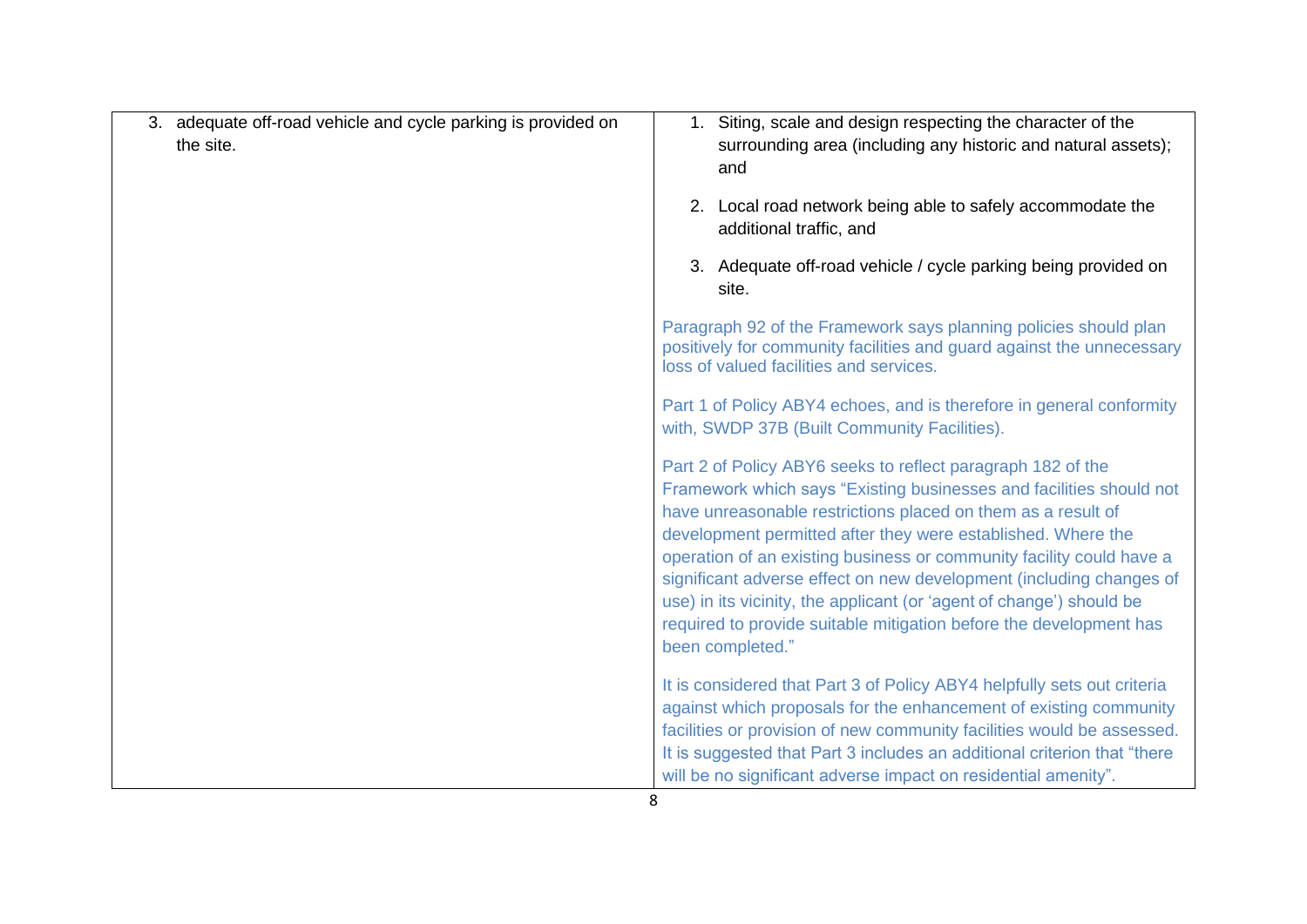|                                                                                                                                                                                                                                                                                                                             | Amongst other things, this would provide greater consistency with<br>Policy ABY12.                                                                                                                                                                                                                                                            |
|-----------------------------------------------------------------------------------------------------------------------------------------------------------------------------------------------------------------------------------------------------------------------------------------------------------------------------|-----------------------------------------------------------------------------------------------------------------------------------------------------------------------------------------------------------------------------------------------------------------------------------------------------------------------------------------------|
| <b>6. Natural Environment</b>                                                                                                                                                                                                                                                                                               |                                                                                                                                                                                                                                                                                                                                               |
| Policy ABY5: Landscape character                                                                                                                                                                                                                                                                                            | Policy ABY5: Landscape character                                                                                                                                                                                                                                                                                                              |
| Development proposals must demonstrate that:<br>1. the characteristics and guidelines for the Landscape Type of<br>the proposed site, as defined in the Worcestershire<br>Landscape Assessment, have positively influenced the siting,<br>design, scale, layout, landscaping and boundary treatment of<br>the proposal; and | Policy ABY5 requires development proposals to demonstrate that the<br>following 2 criteria have been met:<br>1. The Landscape Type of the proposed site (as defined in the<br>Worcestershire Landscape Assessment) has positively<br>influenced the siting, design, scale, layout, landscaping and<br>boundary treatment of the proposal; and |
| 2. every available opportunity has been taken to strengthen the<br>landscape character of the relevant Landscape Type, by<br>retaining and conserving existing features such as trees,<br>woodland and hedgerows, and by restoring, enhancing and<br>making new provision where this is appropriate.                        | 2. Every opportunity has been taken to strengthen the<br>landscape character of the relevant Landscape Type by<br>retaining / conserving existing features (such as trees,<br>woodland and hedgerows) and by restoring / enhancing /<br>making new provision where this is appropriate.                                                       |
|                                                                                                                                                                                                                                                                                                                             | Paragraph 170 of the Framework says that planning policies should<br>contribute to and enhance the natural and local environment by<br>protecting and enhancing valued landscapes.                                                                                                                                                            |
|                                                                                                                                                                                                                                                                                                                             | Plan 4 (Landscape Types) on page 22 helpfully shows the landscape<br>types in Abberley parish so that applicants and decision makers will<br>know which landscape types apply to individual applications.                                                                                                                                     |
|                                                                                                                                                                                                                                                                                                                             | Policy AB5 is considered to be in general conformity with SWDP 25<br>(Landscape Character) which requires development proposals to<br>show that they have taken into account the latest Worcestershire                                                                                                                                        |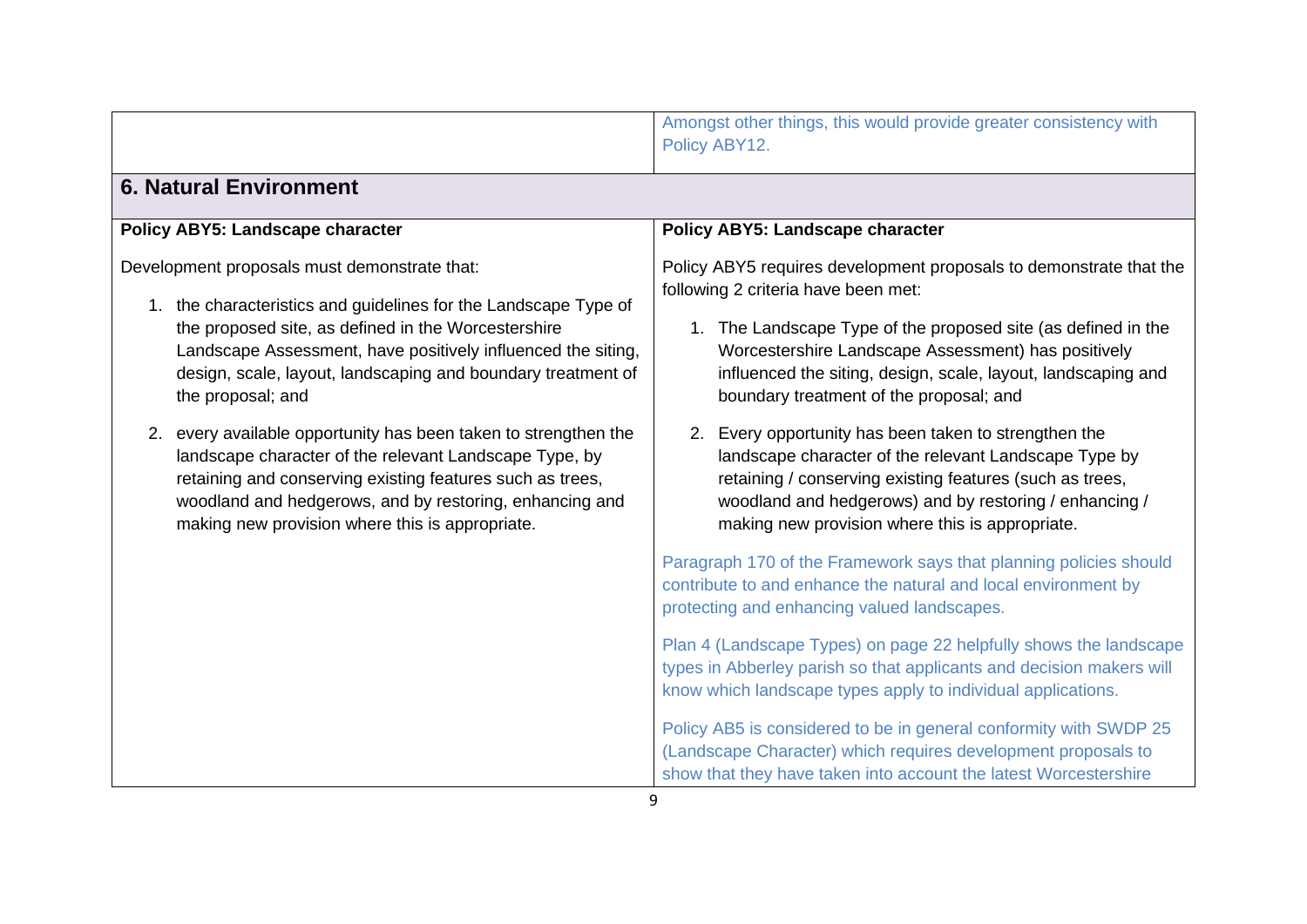|                                                                                                                                                                                                                                 | Landscape Character Assessment (LCA) and its guidelines; that<br>development is appropriate to the landscape setting; and that<br>landscape characteristics and features have been conserved (and<br>where appropriate, enhanced).                                                                                                                                                                                                                                                                                                                               |
|---------------------------------------------------------------------------------------------------------------------------------------------------------------------------------------------------------------------------------|------------------------------------------------------------------------------------------------------------------------------------------------------------------------------------------------------------------------------------------------------------------------------------------------------------------------------------------------------------------------------------------------------------------------------------------------------------------------------------------------------------------------------------------------------------------|
| <b>Key Views</b>                                                                                                                                                                                                                |                                                                                                                                                                                                                                                                                                                                                                                                                                                                                                                                                                  |
| Policy ABY6: Key Views<br>To be supported development proposals must demonstrate that they<br>are sited, designed and of a scale such that they do not substantially<br>harm the Key Views identified in Table 1 and on Plan 5. | Policy ABY6 proposes to designate 10 key views (identified in Table<br>1 and shown on Plan 5) which can be seen from publicly accessible<br>rights of way and viewpoints.<br>Policy ABY6 requires development proposals to demonstrate that<br>they are sited, designed and of a scale such that they do not<br>substantially harm the identified key views.                                                                                                                                                                                                     |
|                                                                                                                                                                                                                                 | Paragraph 170 of the Framework says that the planning system<br>should protect and enhance valued landscapes.                                                                                                                                                                                                                                                                                                                                                                                                                                                    |
|                                                                                                                                                                                                                                 | Whilst national and local planning policy protects local character, it<br>does not provide or protect a "right to a view." Planning policies can<br>seek to protect specific views where this is justified in the wider<br>public interest (for example from a public footpath, right of way,<br>roadside, or other publicly accessible land). It is noted that paragraph<br>6.10 says that all of the proposed views can be seen from publicly-<br>accessible rights of way and viewpoints and this is fairly evident from<br>the photographs on pages 24 - 25. |
|                                                                                                                                                                                                                                 | Plan 5 helpfully identifies the location and direction of the proposed<br>Key Views. To provide a practical framework for decision makers<br>(and applicants), ideally it would be helpful if the map showed the<br>extent of the proposed Key Views, although it is acknowledged that                                                                                                                                                                                                                                                                           |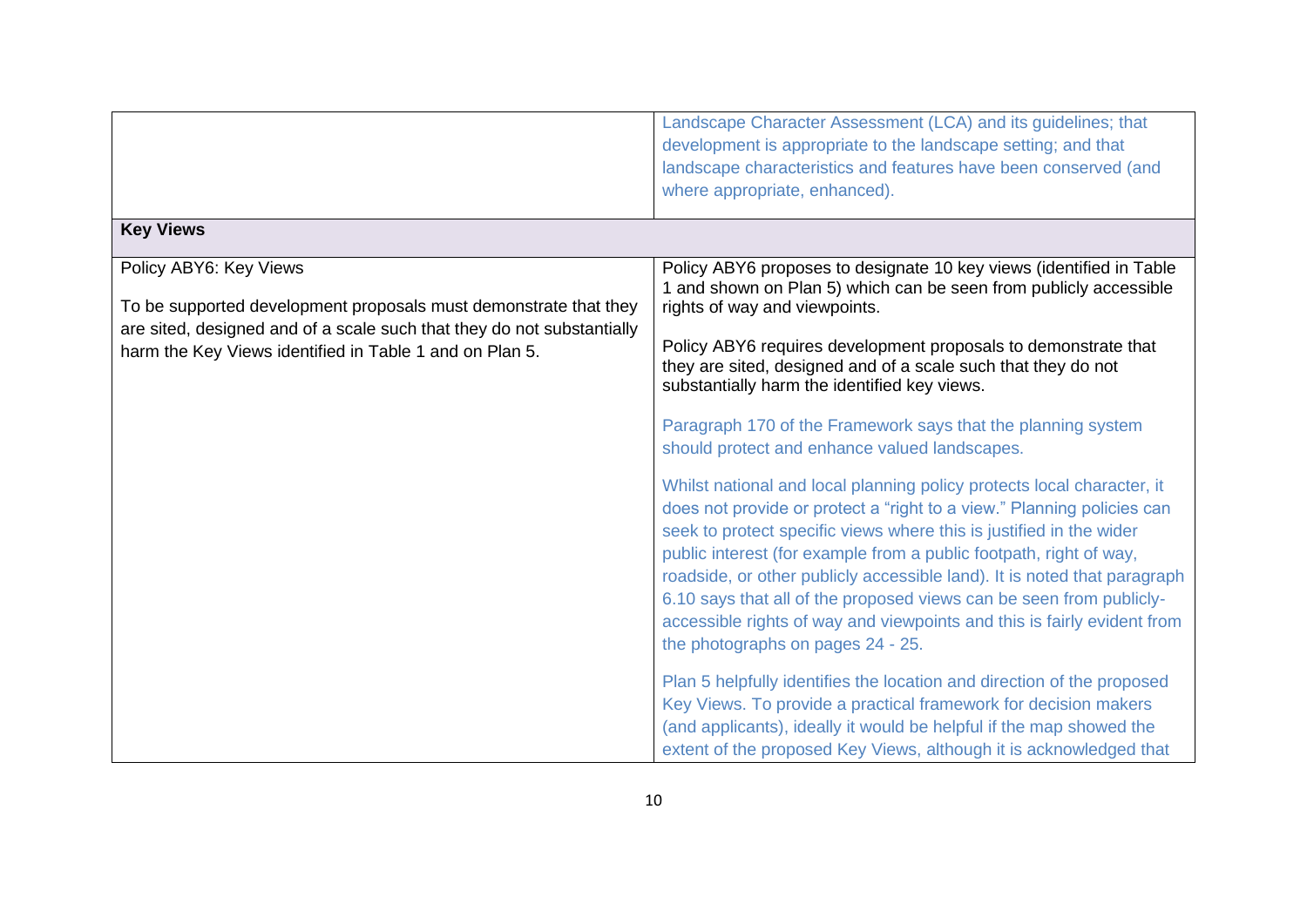|                                                                                                                                                                                                                      | the photographs on pages 24 - 25 provide a good indication of the<br>extent of the views.<br>It is important that objective criteria are established for the<br>identification and grading of views. The Reasoned Justification<br>explains that the proposed Key Views were identified by the NDP<br><b>Steering Group.</b> |
|----------------------------------------------------------------------------------------------------------------------------------------------------------------------------------------------------------------------|------------------------------------------------------------------------------------------------------------------------------------------------------------------------------------------------------------------------------------------------------------------------------------------------------------------------------|
| <b>Biodiversity and Geodiversity</b>                                                                                                                                                                                 |                                                                                                                                                                                                                                                                                                                              |
| <b>Policy ABY7: Biodiversity and Geodiversity</b>                                                                                                                                                                    | <b>Policy ABY7: Biodiversity and Geodiversity</b>                                                                                                                                                                                                                                                                            |
| The following sites of local biodiversity and geodiversity importance<br>wholly or partly within or immediately adjoining the Neighbourhood<br>Area are identified for protection in accordance with SWDP 22D or its | Policy ABY7 identifies the following 4 Local Wildlife Sites (shown on<br>Plan 6), 7 Local Geological Sites (shown on Plan 7) and 1 Grassland<br>Inventory Site (shown on Plan 7).                                                                                                                                            |
| successor:                                                                                                                                                                                                           | <b>Local Wildlife Sites</b>                                                                                                                                                                                                                                                                                                  |
| Local Wildlife Sites (Plan 6)                                                                                                                                                                                        |                                                                                                                                                                                                                                                                                                                              |
| <b>Abberley Hill</b>                                                                                                                                                                                                 | <b>Abberley Hill</b><br><b>Dick Brook</b>                                                                                                                                                                                                                                                                                    |
| <b>Dick Brook</b>                                                                                                                                                                                                    | <b>Ellbatch and Meneatt Woods</b>                                                                                                                                                                                                                                                                                            |
| <b>Ellbatch and Meneatt Woods</b>                                                                                                                                                                                    | <b>Ridding Coppice and Hall Wood</b>                                                                                                                                                                                                                                                                                         |
| Ridding Coppice and Hall Wood                                                                                                                                                                                        | <b>Local Geological Sites</b>                                                                                                                                                                                                                                                                                                |
| Local Geological Sites (Plan 7)                                                                                                                                                                                      | Abberley Hall East (adjoining the Neighbourhood Area)                                                                                                                                                                                                                                                                        |
| Abberley Hall East (adjoining)                                                                                                                                                                                       | Abberley Hall (South Terrace)                                                                                                                                                                                                                                                                                                |
| Abberley Hall (South Terrace)                                                                                                                                                                                        |                                                                                                                                                                                                                                                                                                                              |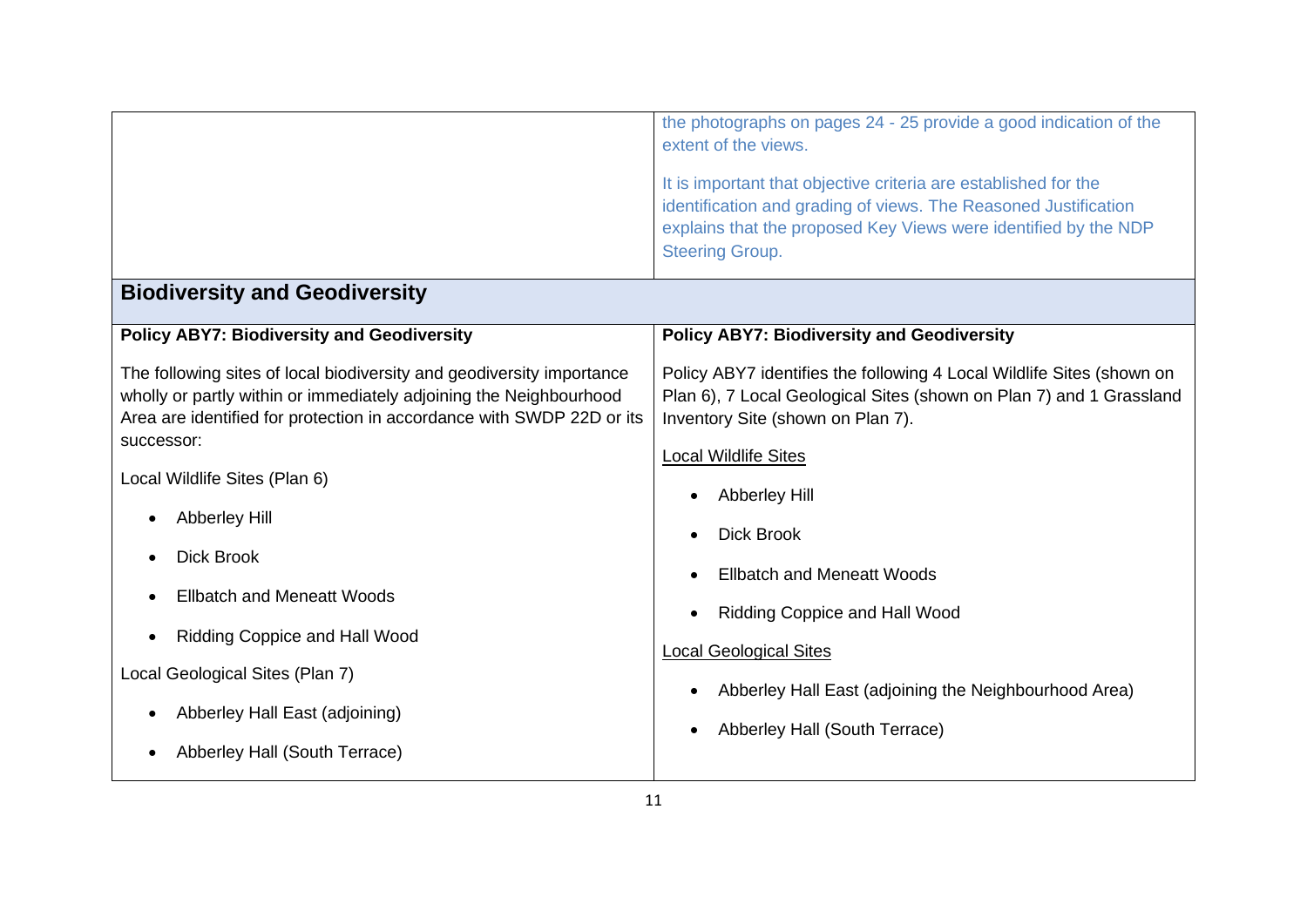| <b>Abberley Parish Quarry</b>      | <b>Abberley Parish Quarry</b>                                                                                                                                                                                                                                                                                                   |
|------------------------------------|---------------------------------------------------------------------------------------------------------------------------------------------------------------------------------------------------------------------------------------------------------------------------------------------------------------------------------|
| <b>Abberley Village Quarry</b>     | <b>Abberley Village Quarry</b>                                                                                                                                                                                                                                                                                                  |
| Shavers End (adjoining)            | Shavers End (adjoining the Neighbourhood Area)                                                                                                                                                                                                                                                                                  |
| <b>Shewards Quarry</b>             | <b>Shewards Quarry</b>                                                                                                                                                                                                                                                                                                          |
| The Woodlands Quarry               | The Woodlands Quarry                                                                                                                                                                                                                                                                                                            |
| Grassland Inventory Sites (Plan 7) | <b>Grassland Inventory Sites</b>                                                                                                                                                                                                                                                                                                |
| Hill Farm Meadows.                 | Hill Farm Meadows.                                                                                                                                                                                                                                                                                                              |
|                                    | Policy ABY7 proposes that the 12 sites be protected from<br>development in accordance with SWDP 22D or its successor.                                                                                                                                                                                                           |
|                                    | Paragraph 170 of the Framework says that planning policies should<br>contribute to and enhance the natural and local environment by<br>protecting and enhancing sites of biodiversity or geological value and<br>soils (in a manner commensurate with their statutory status or<br>identified quality in the development plan). |
|                                    | Policy ABY7 reflects, and is therefore in general conformity with,<br><b>SWDP 22.</b>                                                                                                                                                                                                                                           |
|                                    | Plans 6 and 7 helpfully show the location of the Local Wildlife Sites,<br>Local Geological Sites and Grassland Inventory Sites which provides<br>a practical framework for applicants and decision makers.                                                                                                                      |
|                                    | It is noted that large parts of the Local Wildlife Sites, Local Geological<br>Sites and Grassland Inventory Sites lie outside the Abberley<br>Neighbourhood Area. It is considered that Policy ABY7 would only                                                                                                                  |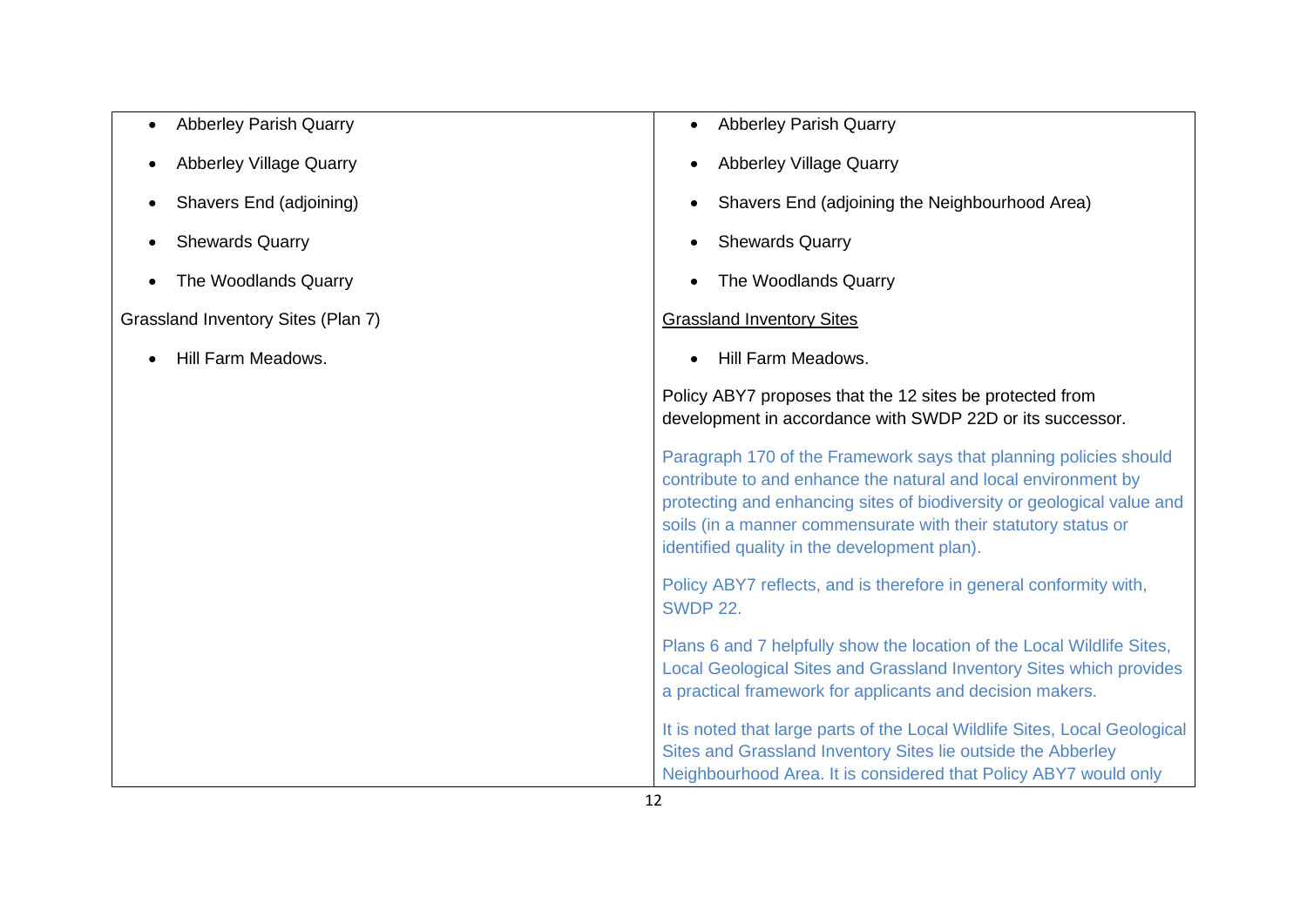|                                                                                                                                  | apply to those parts of the sites that lie within the Neighbourhood<br>Area. For clarity, it is suggested that Policy ABY7 includes a footnote<br>to make clear that the policy would apply to those parts of the sites of<br>local biodiversity and geodiversity importance within the<br>Neighbourhood Area. |
|----------------------------------------------------------------------------------------------------------------------------------|----------------------------------------------------------------------------------------------------------------------------------------------------------------------------------------------------------------------------------------------------------------------------------------------------------------|
| <b>Local Green Spaces</b>                                                                                                        |                                                                                                                                                                                                                                                                                                                |
| <b>Policy ABY8: Local Green Spaces</b>                                                                                           | <b>Policy ABY8: Local Green Spaces</b>                                                                                                                                                                                                                                                                         |
| The following areas of land shown on Plan 8 are designated as Local<br>Green Space:                                              | Policy ABY8 proposes the designation of 6 Local Green Spaces<br>(shown on Plan 8) on which development will not be supported                                                                                                                                                                                   |
| 1. LGS1 St. Mary's Churchyard                                                                                                    | unless very special circumstances arise which outweigh the need for<br>protection.                                                                                                                                                                                                                             |
| <b>LGS2 Abberley Village Green</b><br>2.                                                                                         | The proposed Local Green Spaces are:                                                                                                                                                                                                                                                                           |
| 3. LGS3 St. Michael's Churchyard                                                                                                 | 1. St. Mary's Churchyard                                                                                                                                                                                                                                                                                       |
| 4. LGS4 Village Hall green space                                                                                                 | 2. Abberley Village Green                                                                                                                                                                                                                                                                                      |
| LGS5 Rosedale, Abberley Common<br>5.                                                                                             | St. Michael's Churchyard                                                                                                                                                                                                                                                                                       |
| 6. LGS6 Abberley Parish Quarry.                                                                                                  | Village Hall green space<br>4.                                                                                                                                                                                                                                                                                 |
| Development that would result in the loss or partial loss of the Local<br>Green Spaces will not be supported unless very special | Rosedale, Abberley Common<br>5.                                                                                                                                                                                                                                                                                |
| circumstances arise which outweigh the need for protection.                                                                      | 6. Abberley Parish Quarry.                                                                                                                                                                                                                                                                                     |
|                                                                                                                                  | The Framework makes provision for a Neighbourhood Plan to<br>identify Local Green Spaces of particular importance to the local<br>community. Paragraph 99 in the Framework says the designation of<br>land as Local Green Space through Neighbourhood Plans allows                                             |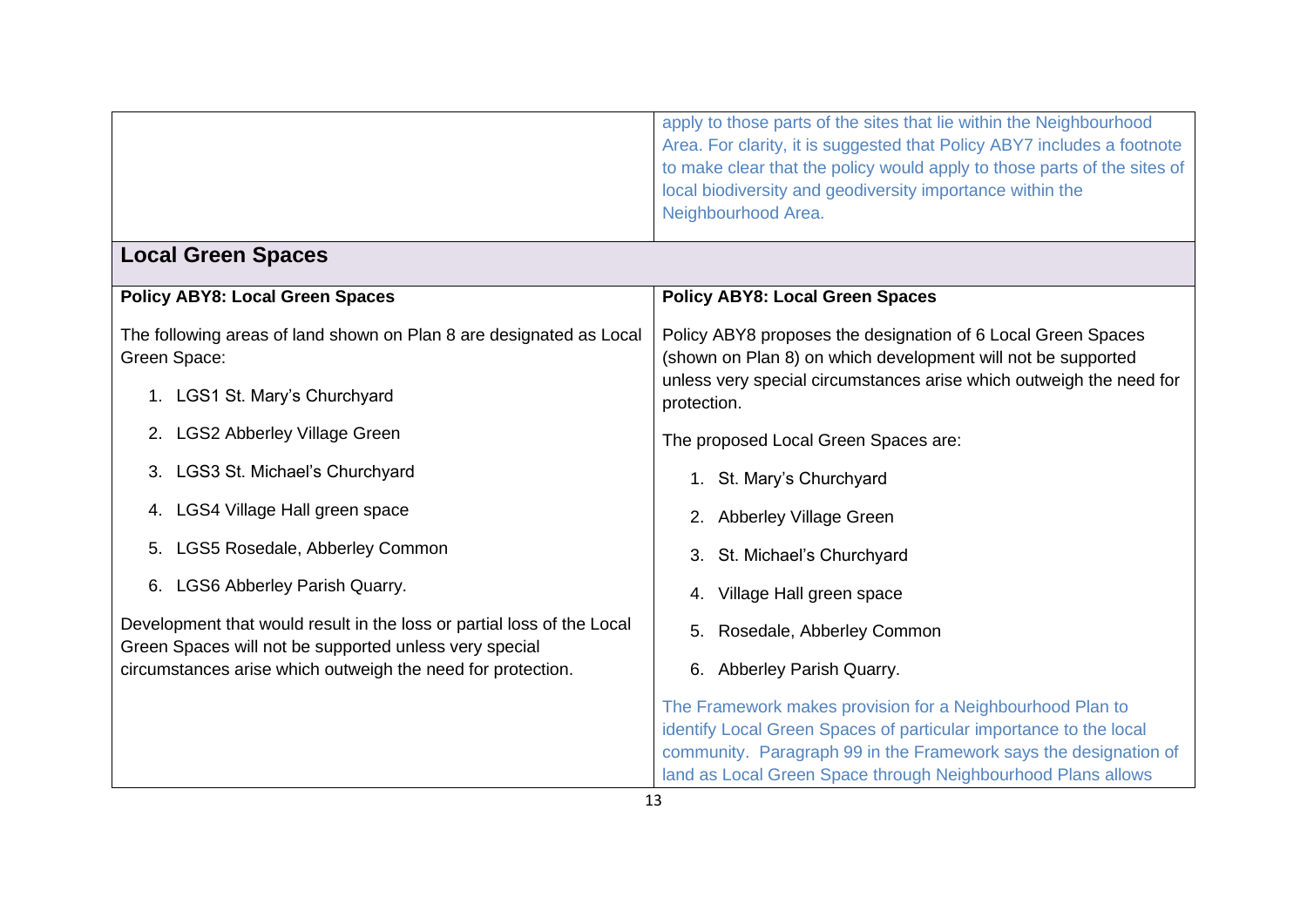|                                                                                                                                                                                                                                                                                                                                                                                                                                                 | communities to identify and protect green areas of particular<br>importance to them.                                                                                                                                                                                                                                                                                                                                                                                                                                                                                                                                                                                                                                                                                                                                                |
|-------------------------------------------------------------------------------------------------------------------------------------------------------------------------------------------------------------------------------------------------------------------------------------------------------------------------------------------------------------------------------------------------------------------------------------------------|-------------------------------------------------------------------------------------------------------------------------------------------------------------------------------------------------------------------------------------------------------------------------------------------------------------------------------------------------------------------------------------------------------------------------------------------------------------------------------------------------------------------------------------------------------------------------------------------------------------------------------------------------------------------------------------------------------------------------------------------------------------------------------------------------------------------------------------|
|                                                                                                                                                                                                                                                                                                                                                                                                                                                 | Local Green Space is a restrictive and significant policy designation.<br>It gives the land a similar status to that of Green Belt and for that<br>reason paragraph 100 of the Framework says that such designations<br>should only be used when the green space is in reasonably close<br>proximity to the community it serves, where it is demonstrably special<br>to the local community and holds a particular local significance, is<br>local in character and not an extensive tract of land.<br>The allocation of each Local Green Space requires robust<br>justification. Appendix B on pages 47 – 48 of the draft Plan provides<br>an assessment of the 6 proposed Local Green Spaces against the<br>criteria in paragraph 100 of the Framework.<br>It is considered that Plan 8 clearly shows the location and boundaries |
|                                                                                                                                                                                                                                                                                                                                                                                                                                                 | of the 6 proposed Local Green Spaces.                                                                                                                                                                                                                                                                                                                                                                                                                                                                                                                                                                                                                                                                                                                                                                                               |
| <b>7. Built Environment</b>                                                                                                                                                                                                                                                                                                                                                                                                                     |                                                                                                                                                                                                                                                                                                                                                                                                                                                                                                                                                                                                                                                                                                                                                                                                                                     |
| Policy ABY9: Building design                                                                                                                                                                                                                                                                                                                                                                                                                    | <b>Policy ABY9: Building design</b>                                                                                                                                                                                                                                                                                                                                                                                                                                                                                                                                                                                                                                                                                                                                                                                                 |
| Development proposals should maintain and enhance the local<br>distinctiveness of the Abberley Neighbourhood Area, achieve a high<br>quality of sustainable design, enable healthy lifestyles and support<br>local resilience to climate change by:<br>1. having regard to the design guidelines set out in the Abberley<br>Design Guide. A Design and Access Statement or similar<br>should be provided to show how the design guidelines have | Policy ABY9 proposes that all development proposals should<br>incorporate the following 5 design principles:<br>1. Provide a Design and Access Statement (or similar) to show<br>how guidelines in the Abberley Design Guide have been<br>addressed and influenced the design;                                                                                                                                                                                                                                                                                                                                                                                                                                                                                                                                                      |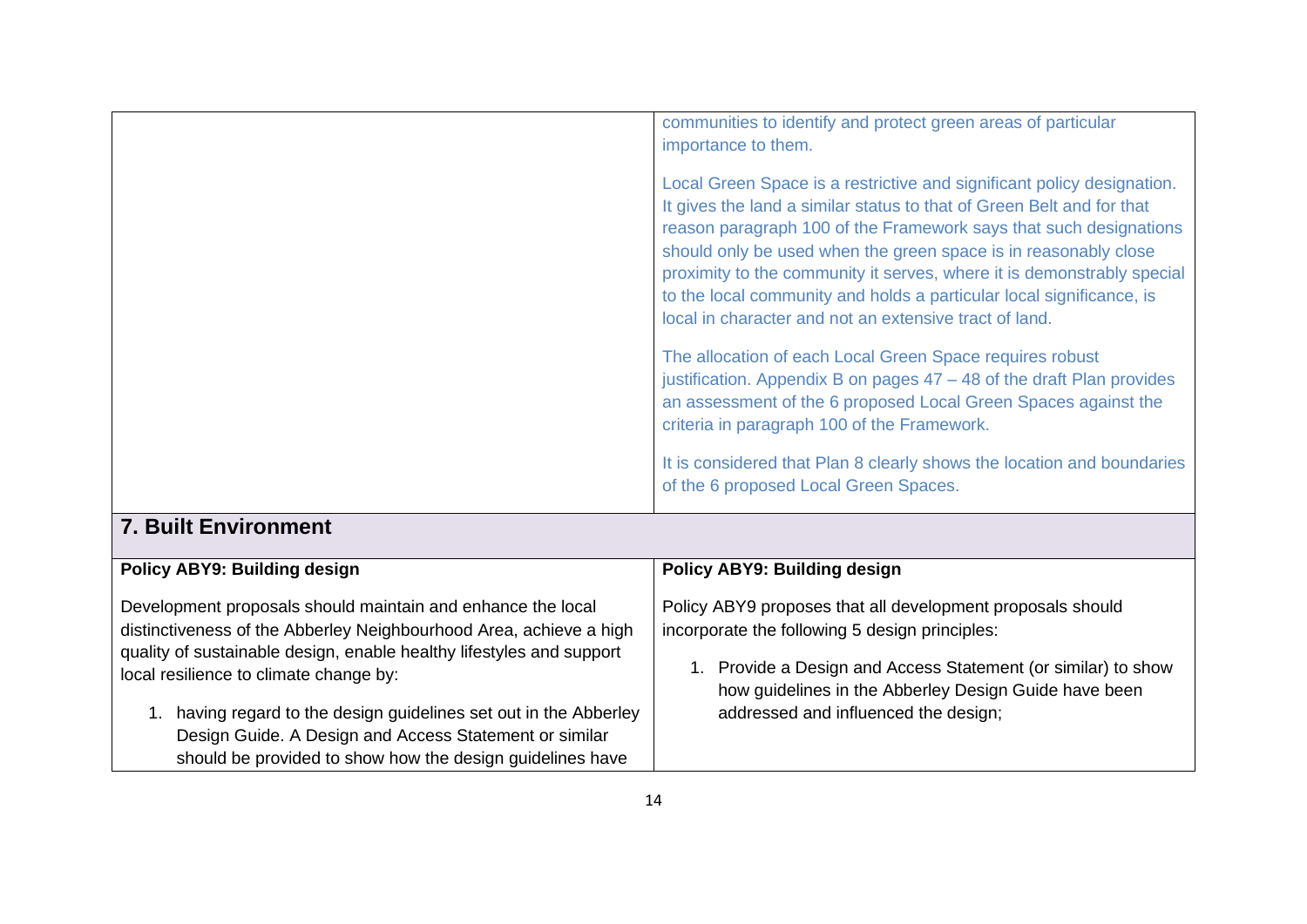been addressed and positively influenced the proposed design solution. Proposals for historic farmsteads should be sensitive to their distinctive character, materials and form; and

- 2. incorporating sustainability measures to include building orientation and design, energy and water conservation, sustainable construction methods and materials, the generation of renewable energy (particularly for affordable and shared ownership homes), and provision for the recycling of waste, cycle storage, communications and broadband technologies, and electric vehicle charging points. All new housing should achieve the highest standards of energy conservation, being ideally carbon neutral whilst as a minimum complying with Building Regulations. The estimated consumption of wholesome water per dwelling, calculated in accordance with the methodology in the water efficiency calculator, should not exceed 110 litres/person/day; and
- 3. being capable of being safely accessed from the local road network without undue local environmental impacts which cannot be mitigated, not resulting in additional on-road parking, and promoting walking and cycling; and
- 4. avoiding creating unacceptable impacts on residential amenity and the tranquillity of the countryside from noise, volume and nature of traffic generated, dust or odour. External lighting should avoid undue adverse impacts on amenity, wildlife and dark skies; and
- 5. locating and designing new housing to avoid adverse impacts on the amenity of the future occupants from the operation of
- Also, proposals for historic farmsteads should be sensitive to their distinctive character, materials and form, and
- 2. Incorporate the following sustainability measures:
- Building orientation and design,
- Energy and water conservation,
- Sustainable construction methods and materials,
- Generation of renewable energy (particularly affordable and shared ownership homes),
- Provision for the recycling of waste,
- Provision of cycle storage,
- Communications and broadband technologies,
- Provision of electric vehicle charging points,
- Ideally be carbon neutral, but as a minimum complying with Building Regulations,
- Estimated water consumption per dwelling should not exceed 110 litres per day; and
- 3. Safely accessed from the local road network without undue local environmental impacts which cannot be mitigated,
- Incorporate adequate off-road parking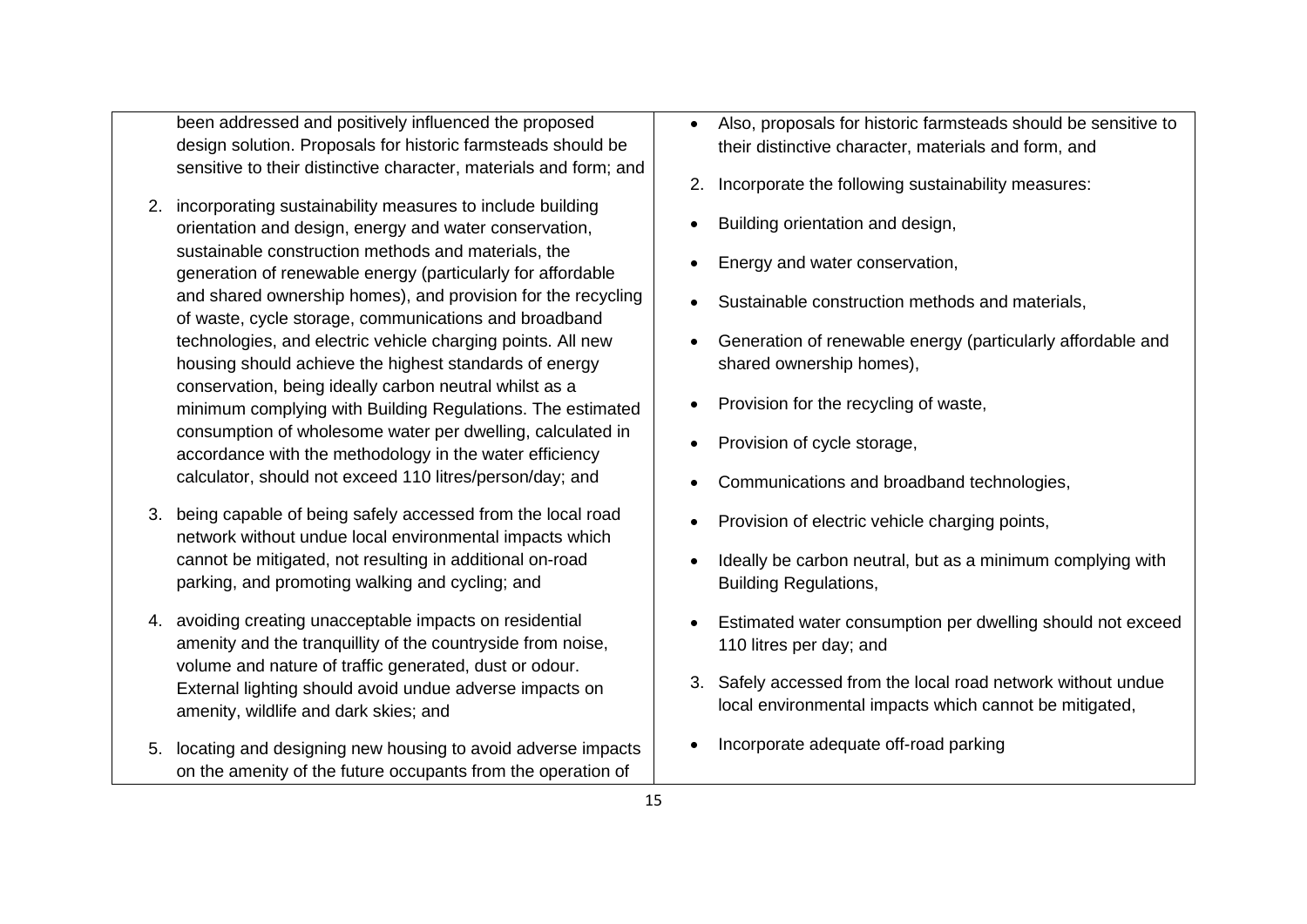existing uses, including agricultural, business and community uses, where such impacts could lead to unreasonable restrictions being placed on them.

Modern design approaches which take an innovative approach, including to energy efficiency and sustainability, will be welcomed where they make a positive contribution to the character of the area and contribute to local distinctiveness.

- Promote walking and cycling; and
- 4. Avoid unacceptable impacts on residential amenity,
- Avoid unacceptable impacts on the tranquillity of the countryside from noise, volume and nature of traffic generated, dust or odour,
- External lighting to avoid undue adverse impacts on amenity, wildlife and dark skies; and
- 5. New housing to avoid adverse impacts on the amenity of the future occupants from the operation of existing uses, including agricultural, business and community uses.

Modern design approaches which take an innovative approach (including to energy efficiency and sustainability) are welcomed where they make a positive contribution to the character of the area and contribute to local distinctiveness.

The Government is seeking to support high quality design in all new development. Paragraph 124 of the Framework says good design is a key aspect of sustainable development, creates better places in which to live and work and helps make development acceptable to communities. Being clear about design expectations, and how these will be tested, is essential for achieving this.

Paragraph 125 of the Framework says plans should, at the most appropriate level, set out a clear design vision and expectations, so that applicants have as much certainty as possible about what is likely to be acceptable. Design policies should be developed with local communities so they reflect local aspirations, and are grounded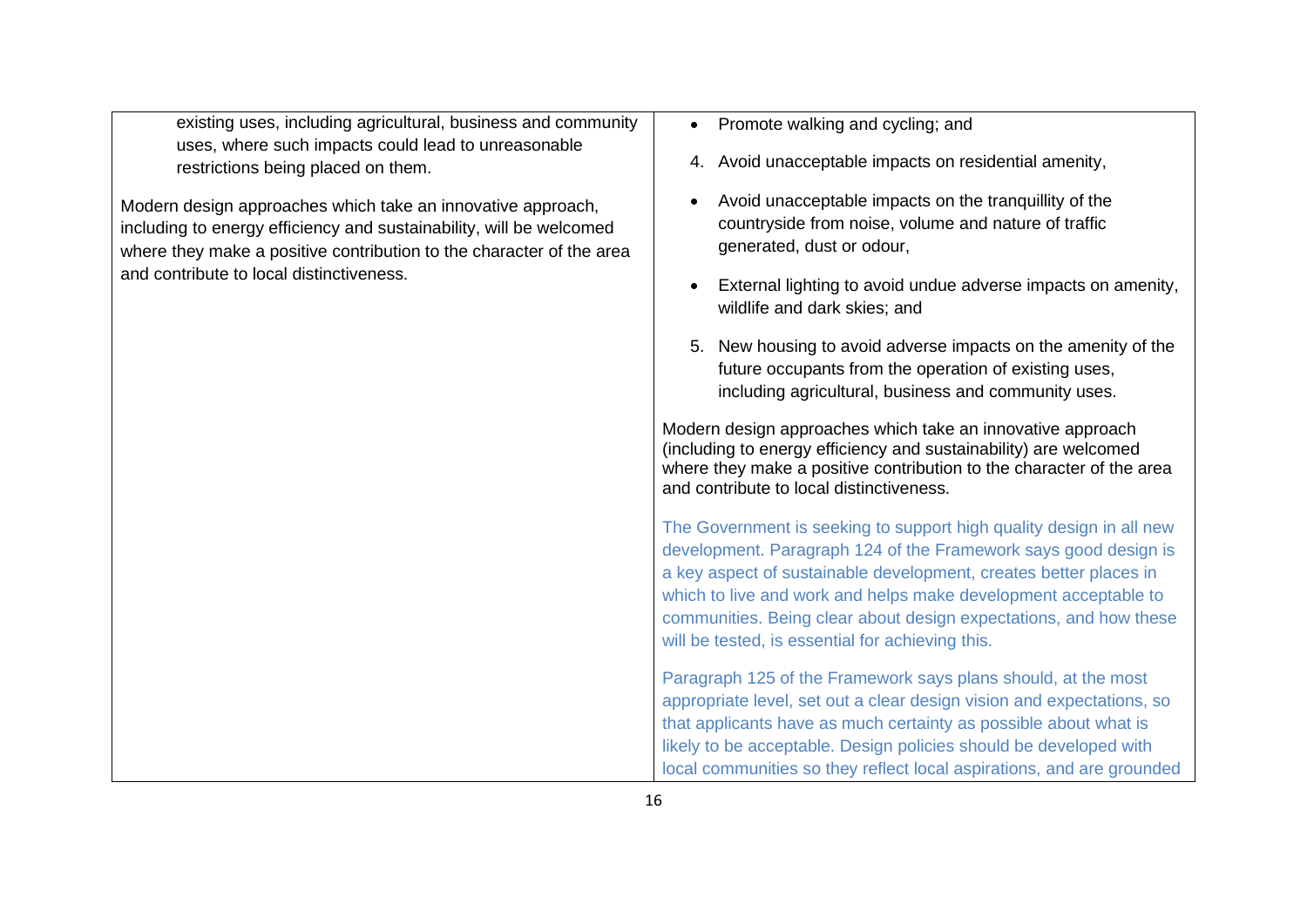| in an understanding and evaluation of each area's defining<br>characteristics. Neighbourhood plans can play an important role in<br>identifying the special qualities of each area and explaining how this<br>should be reflected in development.                                                                                                                                                                                                                                                                                                       |
|---------------------------------------------------------------------------------------------------------------------------------------------------------------------------------------------------------------------------------------------------------------------------------------------------------------------------------------------------------------------------------------------------------------------------------------------------------------------------------------------------------------------------------------------------------|
| Paragraph 126 of the Framework says that to provide maximum<br>clarity about design expectations at an early stage, plans or<br>supplementary planning documents should use visual tools such as<br>design guides and codes. These provide a framework for creating<br>distinctive places, with a consistent and high quality standard of<br>design. However their level of detail and degree of prescription<br>should be tailored to the circumstances in each place, and should<br>allow a suitable degree of variety where this would be justified. |
| Paragraph 131 of the Framework says that in determining<br>applications, great weight should be given to outstanding or<br>innovative designs which promote high levels of sustainability, or<br>help raise the standard of design more generally in an area, so long<br>as they fit in with the overall form and layout of their surroundings.                                                                                                                                                                                                         |
| Paragraph 110e of the Framework says that applications for<br>development should be designed to enable charging of plug-in and<br>other ultra-low emission vehicles.                                                                                                                                                                                                                                                                                                                                                                                    |
| SWDP 21 (Design) seeks to ensure that new development will be of<br>a high quality and integrates effectively with its surroundings and<br>reinforces local distinctiveness. SWDP 21 is supported by the South<br><b>Worcestershire Design Guide Supplementary Planning Document</b><br>which was adopted in 2018.                                                                                                                                                                                                                                      |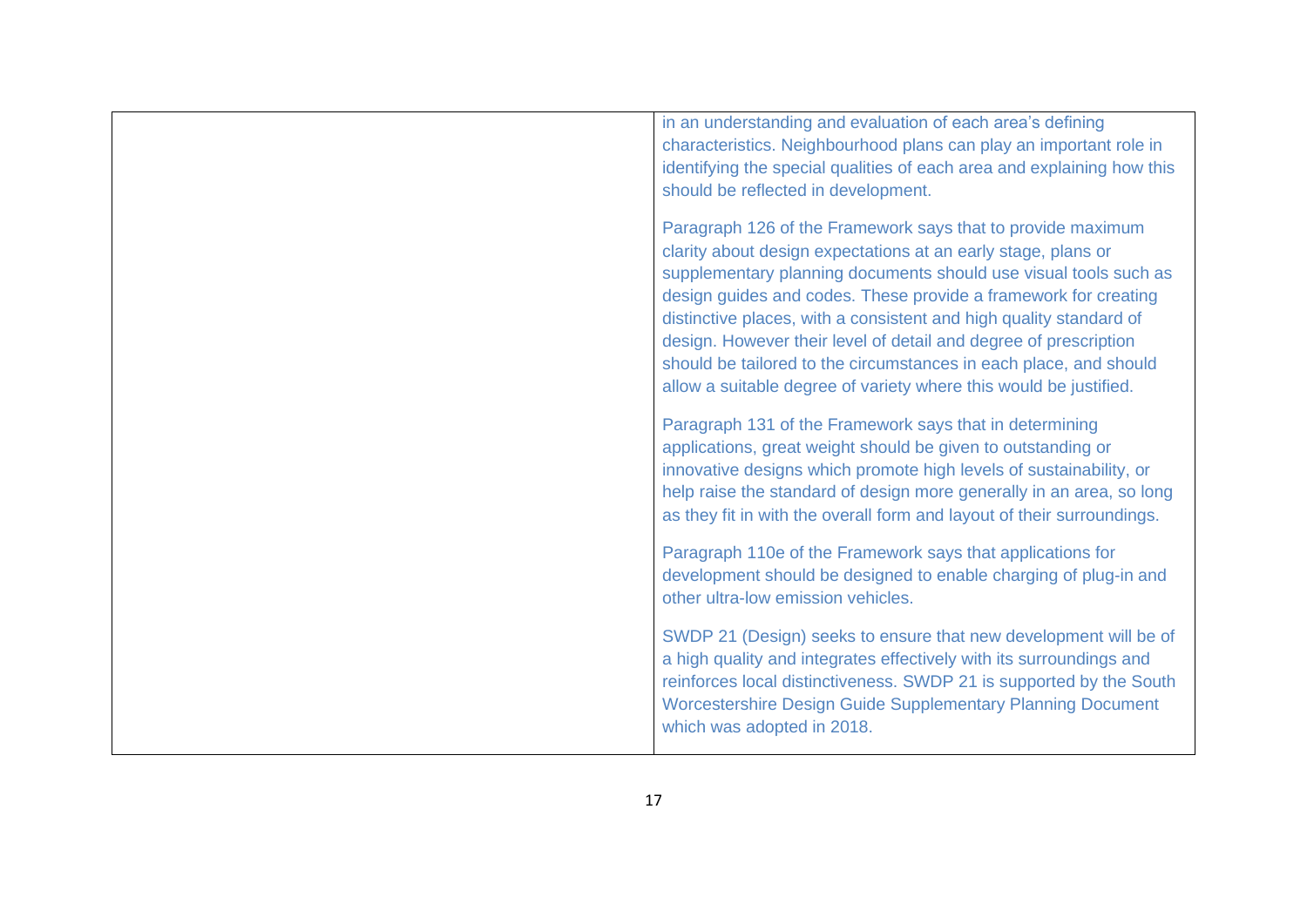| The principle of ABY9 appears to have regard to the Framework and<br>to be in general conformity with SWDP 21.                                                                                                                                                                                                                                                                                                                                                                                                                                                                                                                                                     |
|--------------------------------------------------------------------------------------------------------------------------------------------------------------------------------------------------------------------------------------------------------------------------------------------------------------------------------------------------------------------------------------------------------------------------------------------------------------------------------------------------------------------------------------------------------------------------------------------------------------------------------------------------------------------|
| In relation to design principle 2, paragraph 150b of the Framework<br>says any local requirements for the sustainability of buildings should<br>reflect the Government's policy for national technical standards.<br>Therefore carbon neutral development can be encouraged (which<br>Policy ABY9 does) but not required. New development is already<br>required to comply with Building Regulations.                                                                                                                                                                                                                                                              |
| Design principle 2 suggests that affordable and shared ownership<br>homes should include the generation of renewable energy. It is<br>suggested that this is an aspiration rather than a requirement. It<br>should be noted that SWDP27 requires all development proposals to<br>incorporate renewable or low carbon energy to meet at least 10% of<br>predicted energy requirements, subject to this not making the<br>development unviable. Whilst the principle that affordable and<br>shared ownership homes should include renewable (or presumably<br>low carbon energy) is supported, it is noted that the ABY9 (2) does<br>not include a viability caveat. |
| In relation to design principle 3, it is considered that not all<br>development proposals could necessarily promote walking and<br>cycling.                                                                                                                                                                                                                                                                                                                                                                                                                                                                                                                        |
| For ease of reference and to ensure that the Abberley Design Guide<br>is applied consistently by applicants and decision takers it is<br>suggested that consideration could be given to incorporating the<br>Design Guide into the Neighbourhood Plan as an Appendix.                                                                                                                                                                                                                                                                                                                                                                                              |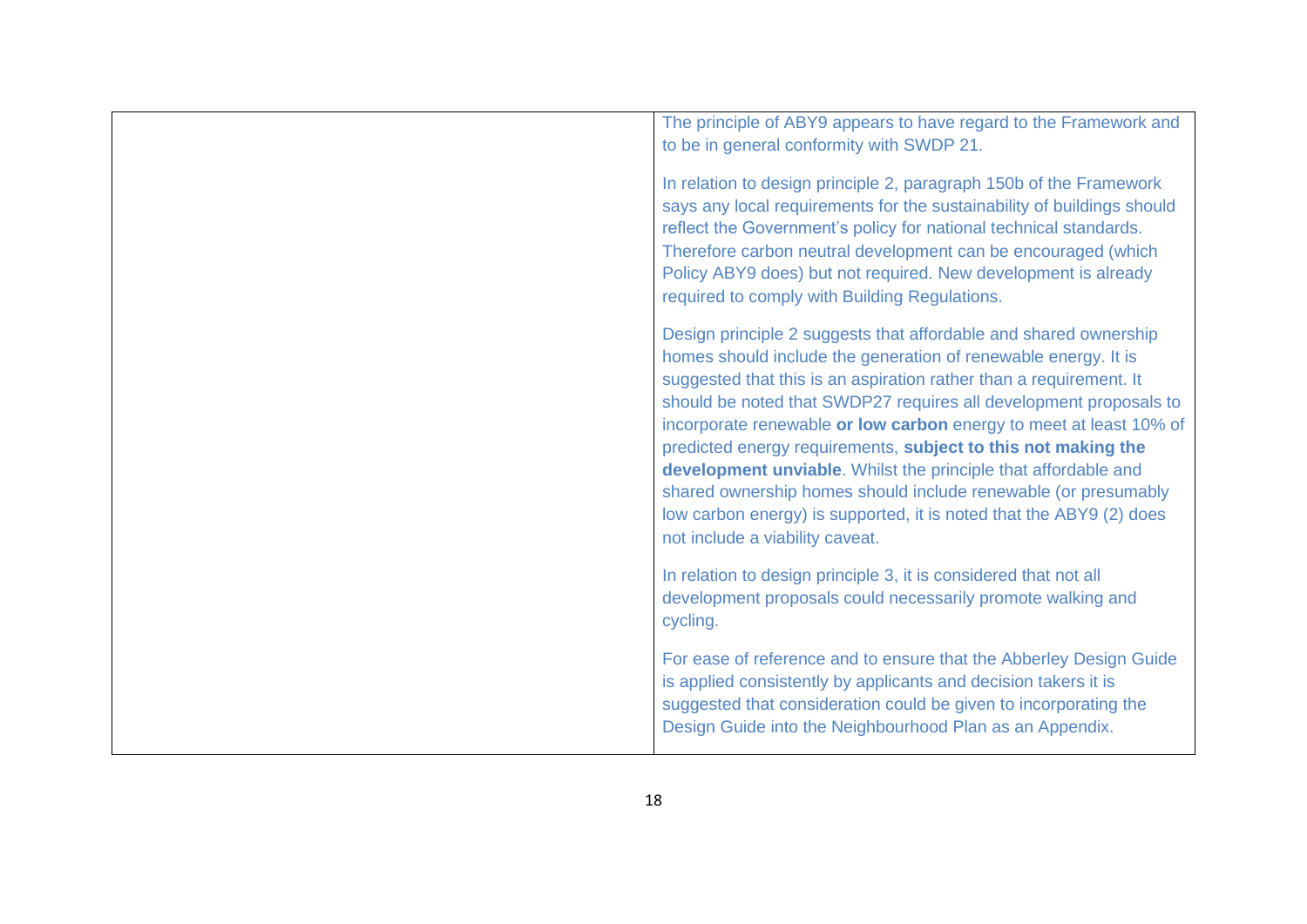| <b>Policy ABY10: Abberley Conservation Area</b>                          | <b>Policy ABY10: Abberley Conservation Area</b>                      |
|--------------------------------------------------------------------------|----------------------------------------------------------------------|
| Development proposals within Abberley Conservation Area or its           | Policy ABY10 supports development proposals within Abberley          |
| setting should preserve or enhance its character or appearance,          | Conservation Area or its setting, subject to meeting the following 9 |
| having regard to its significance and special interest as set out in the | criteria:                                                            |
| Appraisal and Management Strategy. Proposals will be supported           | 1. Preserves or enhances the Conservation Area by virtue of the      |
| provided that they:                                                      | proposals use, character and design; and                             |
| 1. serve to preserve or positively enhance the Conservation              | 2. Demolition of any building or structure to be avoided if its loss |
| Area by virtue of their use, character and design; and                   | would be harmful to the character of the Conservation Area;          |
| 2. avoid any demolition of a building or structure if its loss would     | and                                                                  |
| be harmful to the character of the Conservation Area; and                | Prevailing density of buildings and their plan form to be            |
| respect the prevailing density of buildings and their plan form,         | 3.                                                                   |
| 3.                                                                       | respected; and                                                       |
| recognising the variations that occur in these factors within            | 4. Size, height, scale, form, proportions and detailing of the       |
| the Conservation Area; and                                               | existing and surrounding built form to be reflected; and             |
| 4. reflect the size, height, scale, form, proportions and detailing      | Local materials and vernacular techniques to be used                 |
| of the existing and surrounding built form; and                          | 5.                                                                   |
| use local materials and vernacular techniques wherever                   | wherever possible; and                                               |
| 5.                                                                       | Extensions and service buildings to be subsidiary to the main        |
| possible; and                                                            | 6.                                                                   |
| ensure that any extensions and service buildings are                     | property, not unduly prominent in the street scene, and use          |
| 6.                                                                       | sympathetic materials to the main property; and                      |
| subsidiary to the main property, are not unduly prominent in             | 7. Important views, open spaces, boundary features, trees and        |
| the street scene, and use sympathetic materials to the main              | hedgerows identified in the Appraisal and Management                 |
| property; and                                                            | Strategy to be retained; and                                         |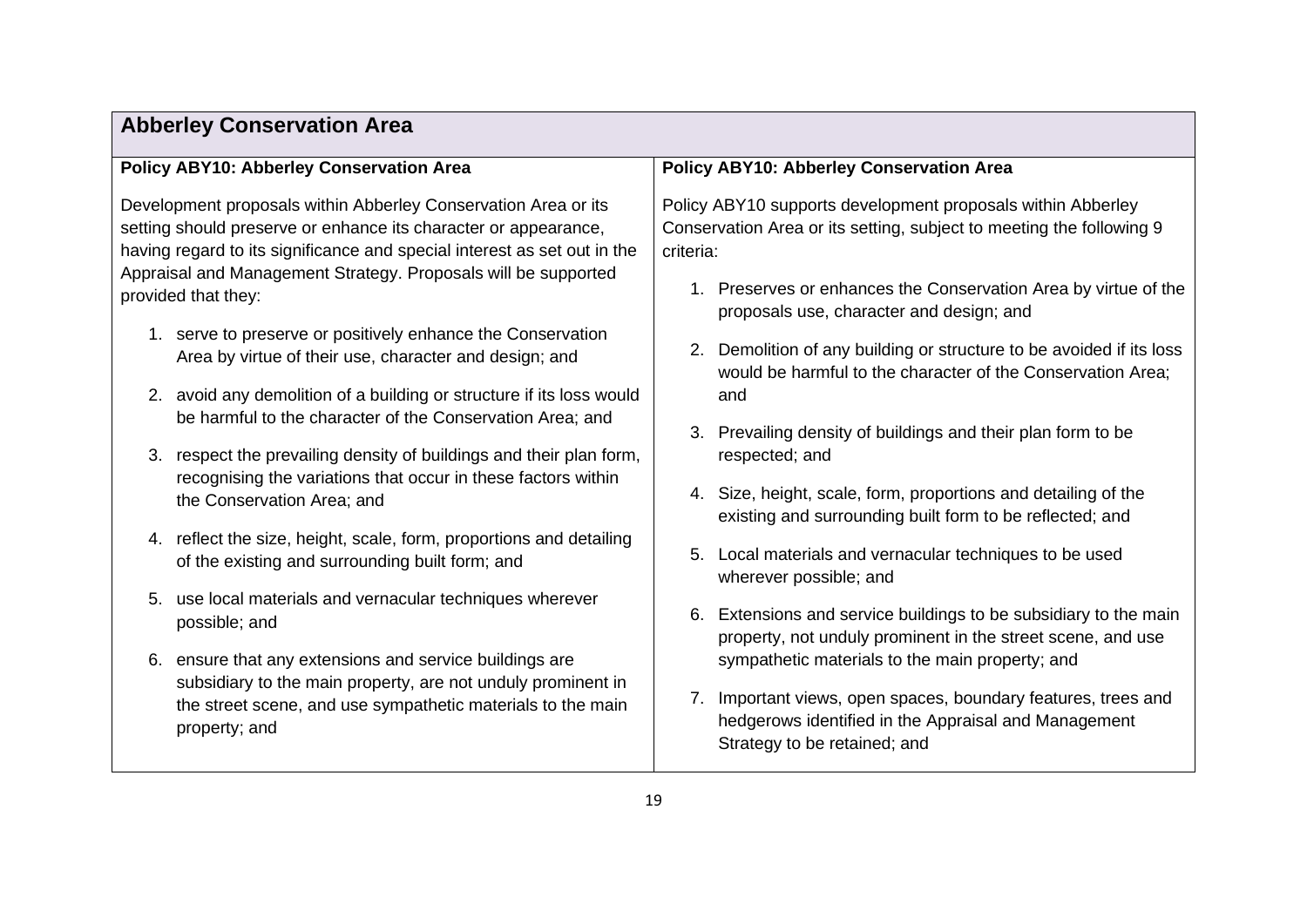- 7. retain the important views, open spaces, boundary features, trees and hedgerows identified in the Appraisal and Management Strategy; and
- 8. specify local materials or native species for any new boundary treatments such as walls, railings, fencing or hedging; and
- 9. preserve the open countryside setting of the Conservation Area.
- 8. Local materials or native species to be specified for any new boundary treatments such as walls, railings, fencing or hedging; and
- 9. Open countryside setting of the Conservation Area to be preserved.

Paragraph 184 of the Framework says that heritage assets are an irreplaceable resource, and should be conserved in a manner appropriate to their significance, so that they can be enjoyed for their contribution to the quality of life of existing and future generations. Paragraph 200 of the Framework says that local planning authorities should look for opportunities for new development within Conservation Areas to enhance or better reveal their significance. Proposals that preserve those elements of the setting that make a positive contribution to the asset (or which better reveal its significance) should be treated favourably.

Paragraph 201 of the Framework says that not all elements of a Conservation Area will necessarily contribute to its significance. Loss of a building (or other element) which makes a positive contribution to the significance of the Conservation Area should be treated either as substantial harm under paragraph 195 or less than substantial harm under paragraph 196, as appropriate, taking into account the relative significance of the element affected and its contribution to the significance of the Conservation Area as a whole. Policy ABY12 appears to have regard to the Framework.

Paragraph 7.19 identifies 2 potential non-designated heritage assets within the Conservation Area and 7.20 identifies 6 potential nondesignated heritage assets outside the Conservation Area. It is considered appropriate for the Parish Council to nominate non-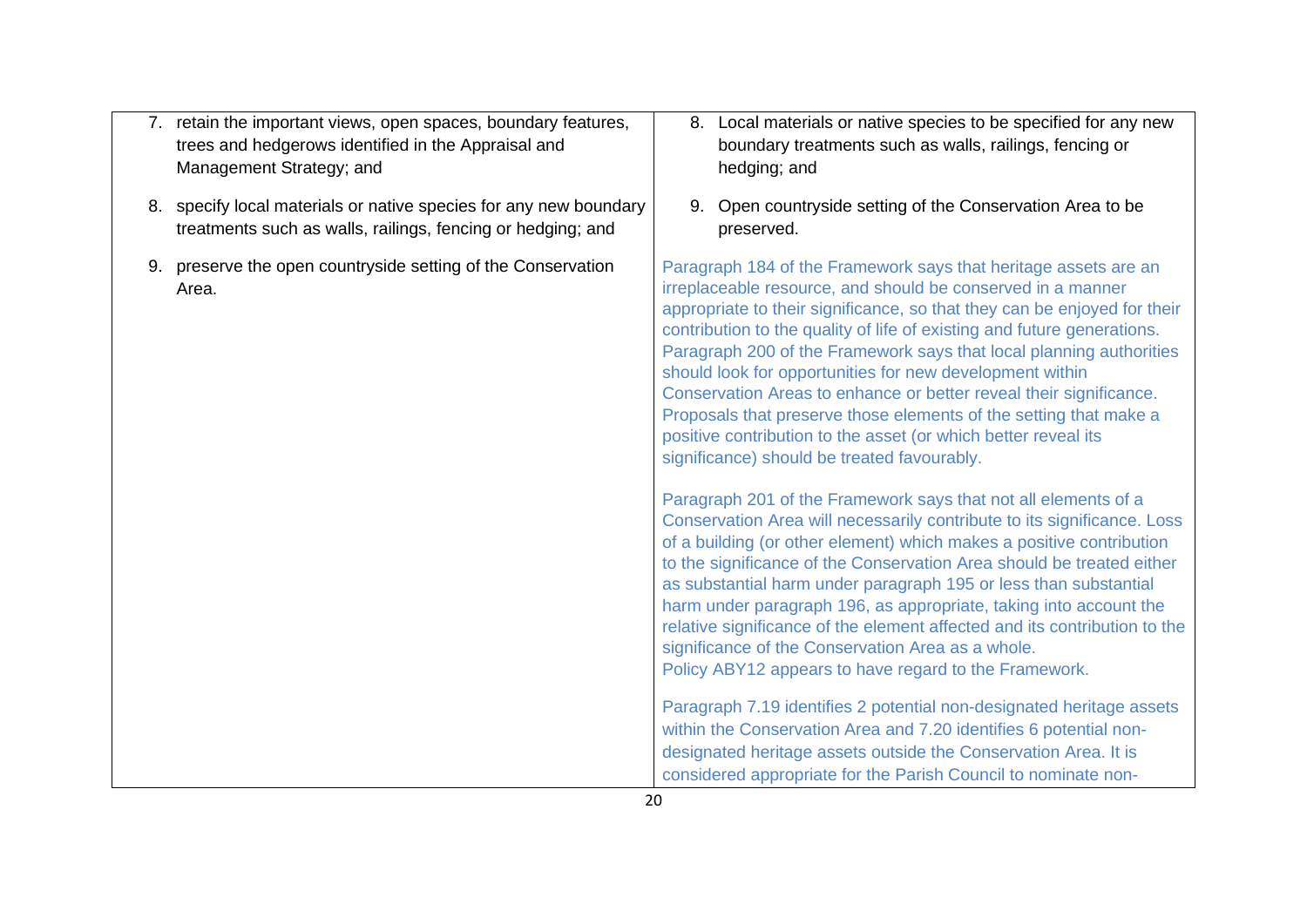| designated heritage assets for consideration in the MHDC Local List      |
|--------------------------------------------------------------------------|
| SPD through the neighbourhood plan process. Paragraph 7.20 says          |
| that the Parish Council will seek the inclusion of these non-            |
| designated buildings and structures in the District Council's Local List |
| as a Community Action. Ideally, it is suggested that it would be more    |
| helpful to list the proposed non-designated assets in Table 2            |
| (Community Actions) rather than paragraphs 7.19 and 7.20 because         |
| listing them in ABY10 potentially suggests a status that they do not     |
| currently have. Also, it is slightly misleading listing the 6 assets     |
| outside of the Conservation Area in Policy ABY10 which relates           |
| specifically to the Conservation Area.                                   |
|                                                                          |

# **8. Economy**

| Policy ABY11: Employment and farm diversification                                                                                                                | Policy ABY11: Employment and farm diversification                                                                                                                                                       |
|------------------------------------------------------------------------------------------------------------------------------------------------------------------|---------------------------------------------------------------------------------------------------------------------------------------------------------------------------------------------------------|
| Development proposals for employment uses and farm diversification<br>in accord with SWDP 12 or its successor will be supported provided<br>that:                | Policy ABY11 supports development proposals for employment uses<br>and farm diversification that accord with SWDP 12 (Employment in<br>Rural Areas) or its successor and meet the following 3 criteria: |
| 1. they are of a scale, type and nature appropriate to their<br>location and setting; and                                                                        | 1. Scale, type and nature of proposal is appropriate to the<br>location and setting; and                                                                                                                |
| 2. the impacts on highway safety and capacity are or can be<br>made acceptable, with adequate parking provided for staff,<br>delivery vehicles and visitors; and | Impact on highway safety and capacity is (or can be made)<br>2.<br>acceptable. Adequate parking is provided for staff, delivery<br>vehicles and visitors; and                                           |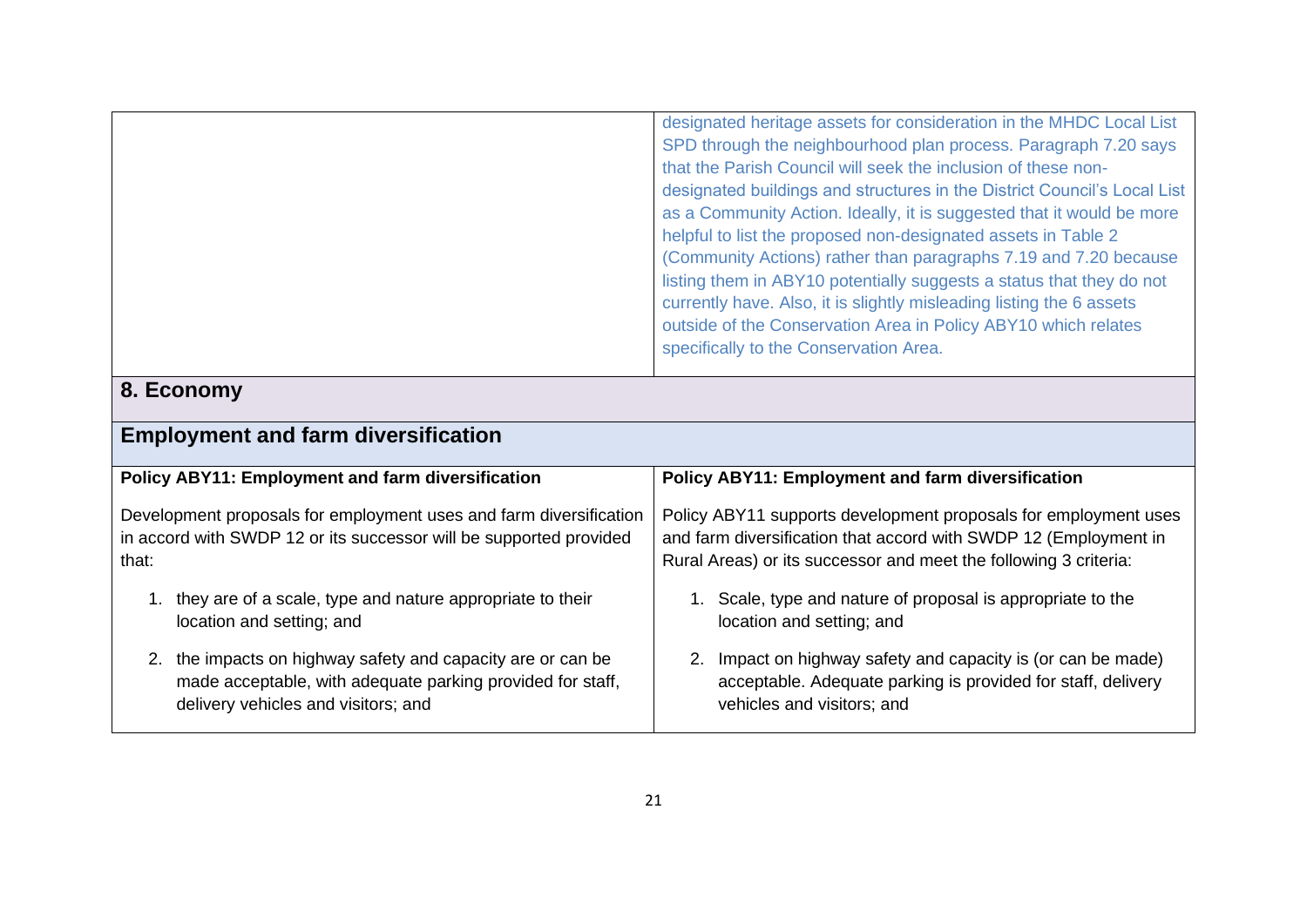| 3. there are no undue impacts on residential or visual amenity,<br>or on the built and natural environments.                                                                | 3. No undue impacts on residential or visual amenity, or on the<br>built and natural environments.                                                                                                                                                                                                                                                |
|-----------------------------------------------------------------------------------------------------------------------------------------------------------------------------|---------------------------------------------------------------------------------------------------------------------------------------------------------------------------------------------------------------------------------------------------------------------------------------------------------------------------------------------------|
|                                                                                                                                                                             | Paragraph 83 of the Framework says planning policies should enable<br>a) the sustainable growth and expansion of all types of business in<br>rural areas, both through conversion of existing buildings and well-<br>designed new buildings; and b) the development and diversification<br>of agricultural and other land-based rural businesses. |
|                                                                                                                                                                             | Policy ABY11 largely echoes, and is therefore considered to be in<br>general conformity with, SWDP 12.                                                                                                                                                                                                                                            |
| <b>Local retail and other services</b>                                                                                                                                      |                                                                                                                                                                                                                                                                                                                                                   |
| Policy ABY12: Local retail and other services                                                                                                                               | Policy ABY12: Local retail and service facilities                                                                                                                                                                                                                                                                                                 |
| Proposals for the expansion of existing local retail and other services<br>within the Neighbourhood Area or for new such provision will be<br>supported provided that they: | Policy ABY12 supports development proposals for the expansion<br>existing or provision of new local retail or other local services, subject<br>to meeting the following 4 criteria:                                                                                                                                                               |
| 1. are of a scale appropriate to the location; and                                                                                                                          | 1. Scale is proportionate to the location;<br>Makes full use of opportunities to provide access by<br>2.                                                                                                                                                                                                                                          |
| 2. make full use of opportunities to provide access by<br>sustainable modes of travel; and                                                                                  | sustainable modes of travel;<br>3. Avoids undue impact on residential or other local amenity;<br>and                                                                                                                                                                                                                                              |
| 3. avoid undue impact on residential or other local amenity; and                                                                                                            | 4. Provides sufficient vehicle parking for users and staff.                                                                                                                                                                                                                                                                                       |
| 4. provide sufficient parking to accommodate the vehicles of all<br>users and staff.                                                                                        | Wherever possible, use should be made of sites which are physically<br>well-related to Abberley Common, and of existing buildings in<br>preference to new development.                                                                                                                                                                            |
|                                                                                                                                                                             | Paragraph 83 of the Framework says that planning policies should<br>enable the retention and development of accessible local services                                                                                                                                                                                                             |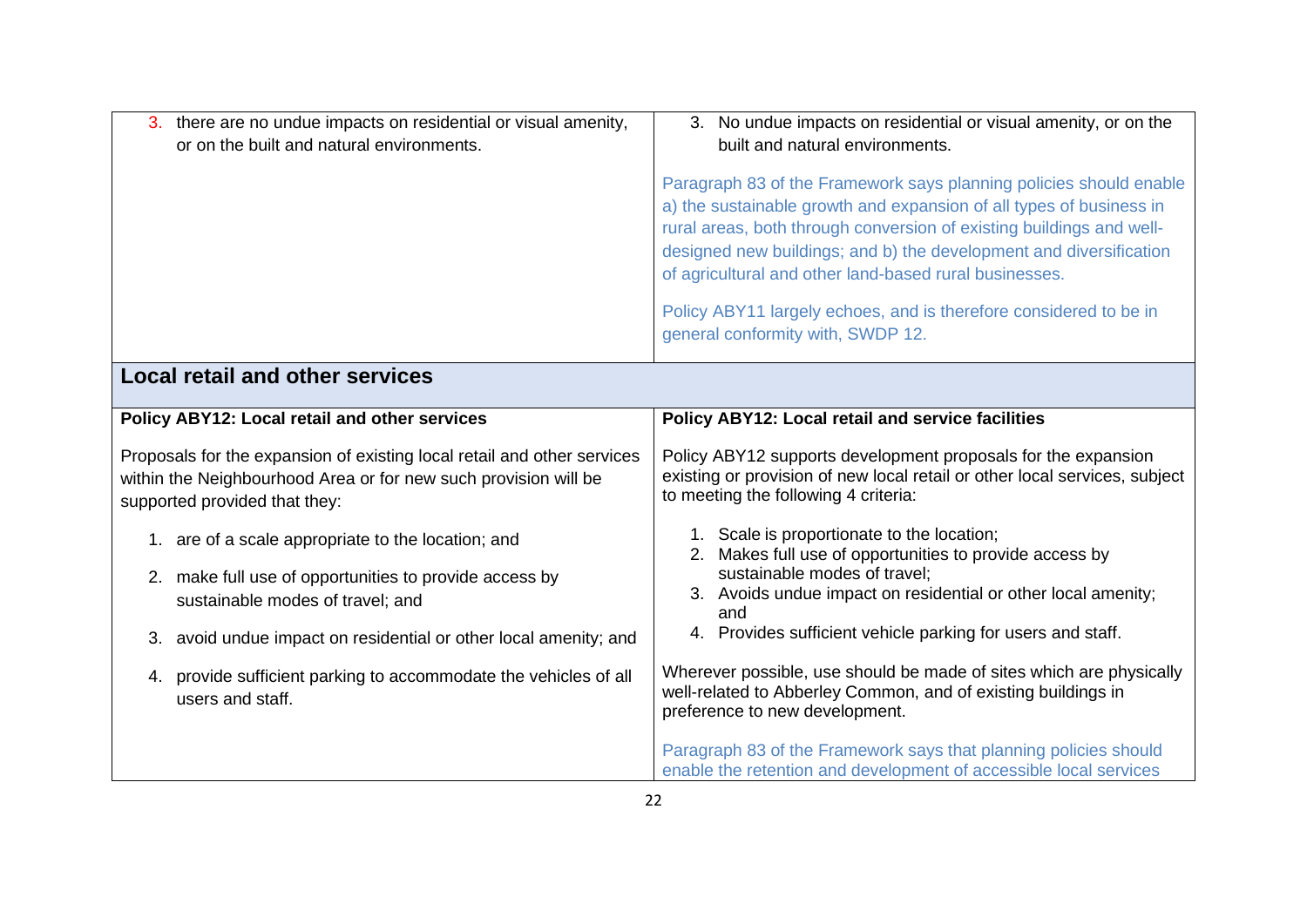| Wherever possible, use should be made of sites which are physically | and community facilities, such as local shops  Paragraph 84 says                                                                                                                                                                                                                                                                                                                                                                                                                                                                                                                                                                                                                                                                                                                                                                                                                                |
|---------------------------------------------------------------------|-------------------------------------------------------------------------------------------------------------------------------------------------------------------------------------------------------------------------------------------------------------------------------------------------------------------------------------------------------------------------------------------------------------------------------------------------------------------------------------------------------------------------------------------------------------------------------------------------------------------------------------------------------------------------------------------------------------------------------------------------------------------------------------------------------------------------------------------------------------------------------------------------|
| well-related to Abberley Common, and of existing buildings in       | that planning policies should recognise that sites to meet local                                                                                                                                                                                                                                                                                                                                                                                                                                                                                                                                                                                                                                                                                                                                                                                                                                |
| preference to new development.                                      | business and community needs in rural areas may have to be found<br>adjacent to or beyond existing settlements, and in locations that are<br>not well served by public transport. In these circumstances it will be<br>important to ensure that development is sensitive to its surroundings,<br>does not have an unacceptable impact on local roads and exploits<br>any opportunities to make a location more sustainable (for example<br>by improving the scope for access on foot, by cycling or by public<br>transport). The use of previously developed land, and sites that are<br>physically well-related to existing settlements, should be encouraged<br>where suitable opportunities exist.<br>SWDP 10C says planning permission for retail and leisure<br>development outside the centres listed in Table 5 below will not be<br>granted unless the applicant has demonstrated that: |
|                                                                     | i. The sequential test set out in paragraph 24 of the Framework, or<br>any subsequent amended test in national planning policy for the<br>consideration of retail and leisure development, has been satisfied.<br>ii. The scale of development is appropriate to the location.<br>iii. The development would have no significant adverse impact on the<br>vitality and viability of a centre.<br>iv. Access by all travel modes and particularly bus, cycle and walking<br>is convenient and safe, taking into account any improvements<br>provided by the development.                                                                                                                                                                                                                                                                                                                         |
|                                                                     | SWDP 10J says planning permission for new village and<br>neighbourhood shops will be granted provided they are of an<br>appropriate scale and it can be demonstrated that they will not have<br>a significant adverse impact on the vitality or viability of any local<br>centre.                                                                                                                                                                                                                                                                                                                                                                                                                                                                                                                                                                                                               |